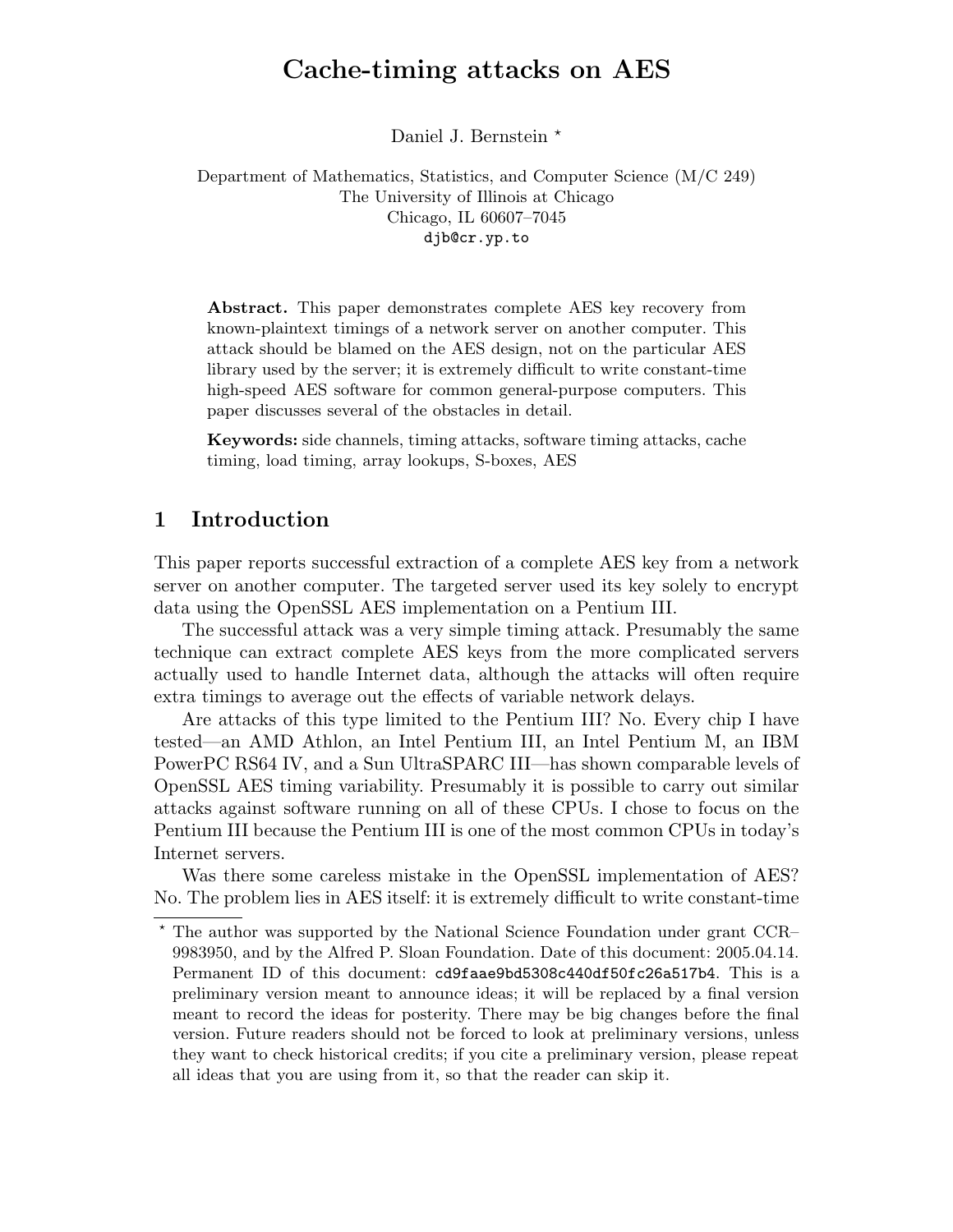high-speed AES software for common general-purpose CPUs. The underlying problem is that it is extremely difficult to load an array entry in time that does not depend on the entry's index. I chose to focus on OpenSSL because OpenSSL is one of today's most popular cryptographic toolkits.

(Constant time low-speed AES software is fairly easy to write but is also unacceptable for many applications. Rijndael would obviously not have survived the first round of AES competition if it had been implemented in this way.)

Is AES the only cryptographic function vulnerable to this type of attack? No. The relevant feature of AES software, namely its heavy reliance upon S-boxes, is shared by cryptographic software for many other functions. For example, [18, Section 3.2]—"GCM"—does not achieve tolerable speed without 4096-byte Sboxes; presumably this GCM software leaks a great deal of secret information to a simple timing attack.

But there are exceptions. Consider the Tiny Encryption Algorithm, published by Wheeler and Needham in [24]; SHA-256, published in [1]; Helix, published by Ferguson, Whiting, Schneier, Kelsey, Lucks, and Kohno in [11]; and my new Salsa20. These cryptographic functions are built from a few simple operations that take constant time on common general-purpose CPUs: 32-bit additions, constant-distance rotations, etc. There is no apparent incentive for implementors of these functions to use S-box lookups or other operations with input-dependent timings; top speed is easily achieved by constant-time software. This paper can be interpreted as a call for further research into such functions.

Section 2 of this paper reviews AES. Sections 3 through 6 present the attack in detail. Section 7 identifies the relevant errors in the AES standardization process. Sections 8 through 15 focus on the extremely difficult problem of writing constant-time high-speed AES software.

I make no claims of novelty for the basic observation that memory-access timings can leak secret information. But these timings are

- considerably more complicated,
- considerably easier to exploit, and
- much more difficult to control

than indicated in the previous literature on timing attacks. Using secret data as an array index is a recipe for disaster.

#### A note on terminology

In this paper, S-box lookups are table lookups using input-dependent indices; i.e., loads from input-dependent addresses in memory.

S-boxes are a feature of software, not of the mathematical functions computed by that software. For example, one can write AES software that does not use S-boxes, or (much faster) AES software that uses S-boxes.

Some cryptographers refer to various mathematical functions as "S-boxes." I have no idea how this competing notion of "S-box" is defined. Is the 16-bit-to-8-bit function  $(x, y) \mapsto x \oplus y$  an "S-box"? Perhaps there is a coherent definition of what it means for a function to be an "S-box," and perhaps that definition is useful in some contexts, but it is clearly not the right concept for this paper.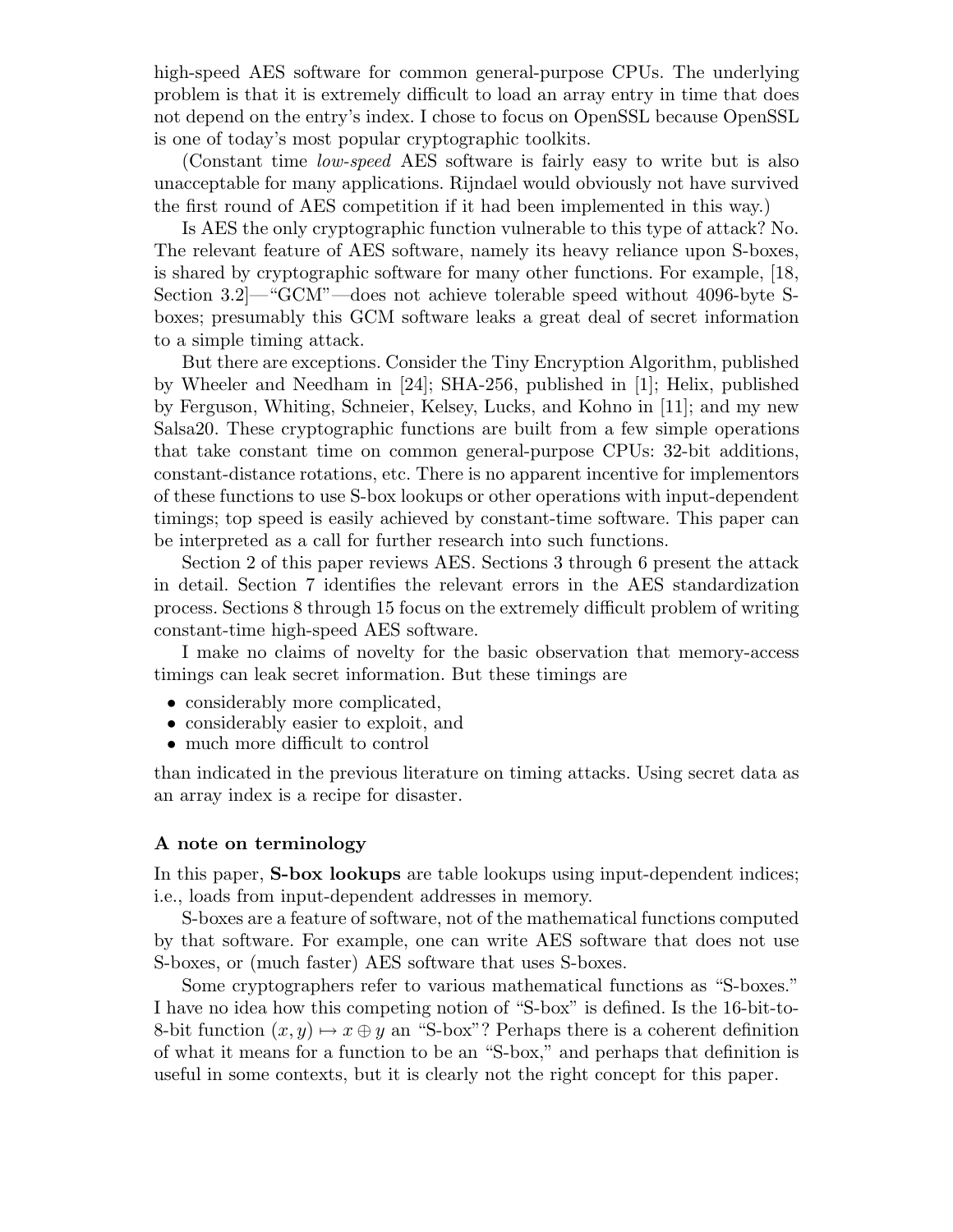### 2 Summary of AES

AES scrambles a 16-byte input n using a 16-byte key  $k$ , a constant 256-byte table  $S = (99, 124, 119, 123, 242, ...)$ , and another constant 256-byte table  $S' =$  $(198, 248, 238, 246, 255, \ldots)$ . These two 256-byte tables are expanded into four 1024-byte tables  $T_0, T_1, T_2, T_3$  defined by

$$
T_0[b] = (S'[b], S[b], S[b], S[b] \oplus S'[b]),T_1[b] = (S[b] \oplus S'[b], S'[b], S[b], S[b]),T_2[b] = (S[b], S[b] \oplus S'[b], S'[b], S[b]),T_3[b] = (S[b], S[b], S[b] \oplus S'[b], S'[b]).
$$

Here  $\oplus$  means xor, i.e., addition of vectors modulo 2.

AES works with two 16-byte auxiliary arrays,  $x$  and  $y$ . The first array is initialized to k. The second array is initialized to  $n \oplus k$ .

AES first modifies x as follows. View x as four 4-byte arrays  $x_0, x_1, x_2, x_3$ . Compute the 4-byte array  $e = (S[x_3[1]] \oplus 1, S[x_3[2]], S[x_3[3]], S[x_3[0]])$ . Replace  $(x_0, x_1, x_2, x_3)$  with  $(e \oplus x_0, e \oplus x_0 \oplus x_1, e \oplus x_0 \oplus x_1 \oplus x_2, e \oplus x_0 \oplus x_1 \oplus x_2 \oplus x_3).$ 

AES then modifies y as follows. View y as four 4-byte arrays  $y_0, y_1, y_2, y_3$ . Replace  $(y_0, y_1, y_2, y_3)$  with

$$
(T_0[y_0[0]] \oplus T_1[y_1[1]] \oplus T_2[y_2[2]] \oplus T_3[y_3[3]] \oplus x_0,
$$
  
\n
$$
T_0[y_1[0]] \oplus T_1[y_2[1]] \oplus T_2[y_3[2]] \oplus T_3[y_0[3]] \oplus x_1,
$$
  
\n
$$
T_0[y_2[0]] \oplus T_1[y_3[1]] \oplus T_2[y_0[2]] \oplus T_3[y_1[3]] \oplus x_2,
$$
  
\n
$$
T_0[y_3[0]] \oplus T_1[y_0[1]] \oplus T_2[y_1[2]] \oplus T_3[y_2[3]] \oplus x_3).
$$

I learned this view of AES from software published by Barreto in [4].

AES modifies x again, using  $\oplus$  instead of  $\oplus$ 1; modifies y again; modifies x again, using  $\oplus$ 4; modifies y again; and so on for a total of ten rounds. The constants for the x modifications are  $1, 2, 4, 8, 16, 32, 64, 128, 27, 54$ . On the tenth round, the y modification uses  $(S[], S[], S[], S[]$  rather than  $T_0[\exists \oplus T_1[\exists \oplus T_2[\exists \oplus T_3]].$ The final value of y is the output  $\text{AES}_k(n)$ .

Note that the evolution of x is independent of n. One can expand  $k$  into the eleven values of x, together occupying 176 bytes, and then reuse those values for each n. This key expansion is not always a good idea; if many keys are handled simultaneously then the time to load the precomputed values of  $x$  from memory may exceed the time needed to recompute those values.

#### 3 Summary of the attack

Here is the simplest conceivable timing attack on AES.

Consider the variable-index array lookup  $T_0[k[0]\oplus n[0]]$  near the beginning of the AES computation. One might speculate that the time for this array lookup depends on the array index; that the time for the whole AES computation is well correlated with the time for this array lookup; that, consequently, the AES timings leak information about  $k[0] \oplus n[0]$ ; and that one can deduce the exact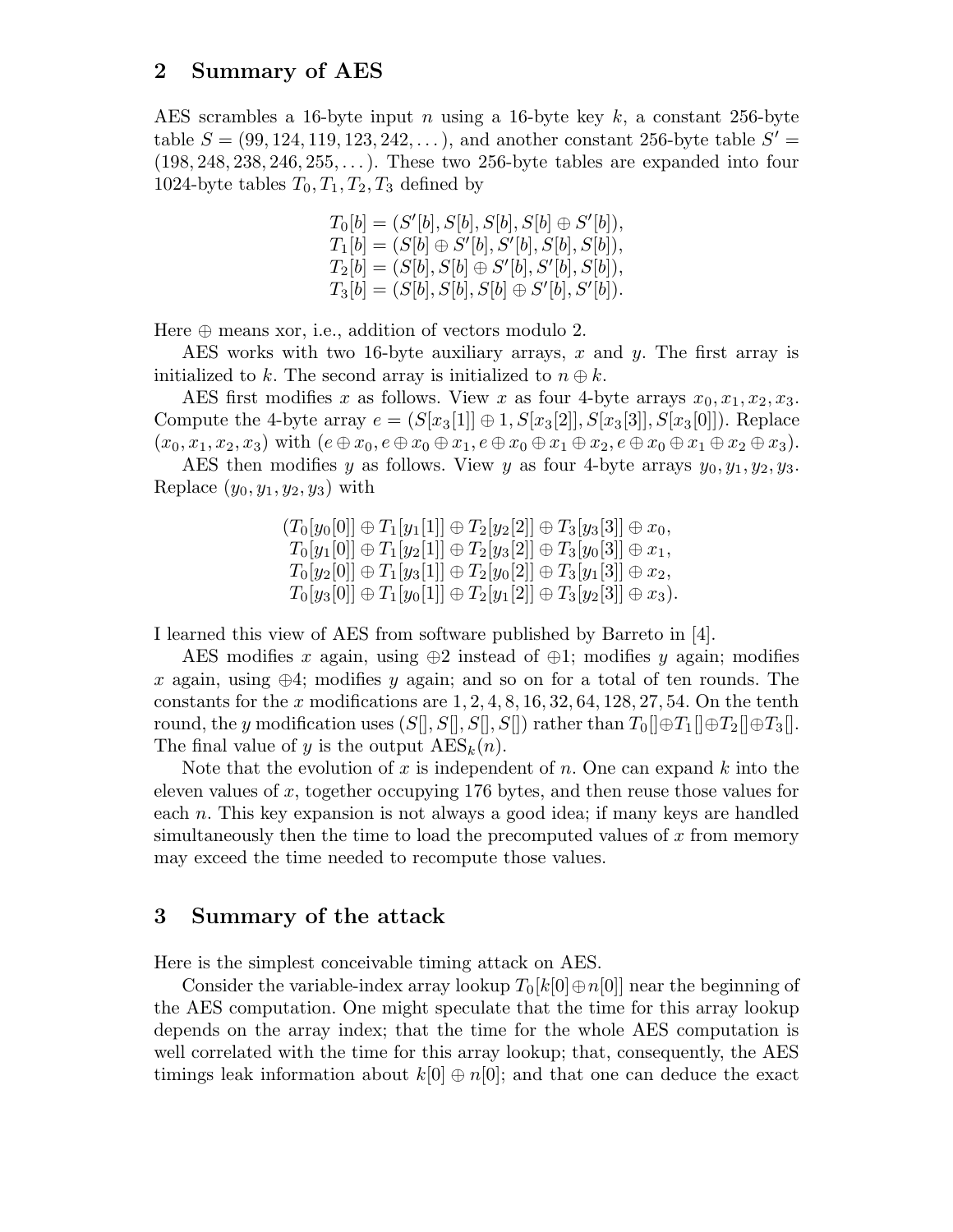value of  $k[0]$  from the distribution of AES timings as a function of  $n[0]$ . Similar comments apply to  $k[1] \oplus n[1], k[2] \oplus n[2],$  etc.

Assume, for example, that the attacker

- watches the time taken by the victim to handle many  $n$ 's,
- totals the AES times for each possible  $n[13]$ , and
- observes that the overall AES time is maximum when  $n[13]$  is, say, 147.

Assume that the attacker also observes, by carrying out experiments with known keys k on a computer with the same AES software and the same CPU, that the overall AES time is maximum when  $k[13] \oplus n[13]$  is, say, 8. The attacker concludes that the victim's  $k[13]$  is  $147 \oplus 8 = 155$ .

I tried this embarrassingly simple AES timing attack against a simple server and discovered that it worked. Sections 4 through 6 explain exactly what I did, so that others can reproduce my results.

## 4 The targeted server

The complete server software, server.c, is shown in Appendix A. The server requires an x86 computer running UNIX.

The server is given a 16-byte AES key and an IP address. It listens for UDP packets sent to port 10000 of that IP address. Packets have variable length but always begin with a 16-byte nonce. The server copies the nonce to its response, along with a high-precision receipt timestamp obtained from the CPU's cycle counter:

```
*(\text{unsigned int }*) (out + 32) = timestamp();
...
for (i = 0; i \le 16; ++i) out [i] = in[i];
```
The server copies the rest of the packet into a work area having 3\*len bytes, where len is the packet length:

```
unsigned char workarea[len * 3];
...
for (i = 16; i < len;++i) workarea[i] = in[i];
```
The server also scrambles the nonce using OpenSSL:

```
AES_encrypt(in,workarea,&expanded);
```
A real server would next use the scrambled nonce to verify an authenticator for the incoming packet, and would then perform some useful work for authenticated packets. My server simply sends back a scrambled zero (precomputed), along with an outgoing timestamp:

```
for (i = 0; i \lt 16; ++i) out[16 + i] = scrambledzero[i];
*(\text{unsigned int }*) (out + 36) = timestamp();
```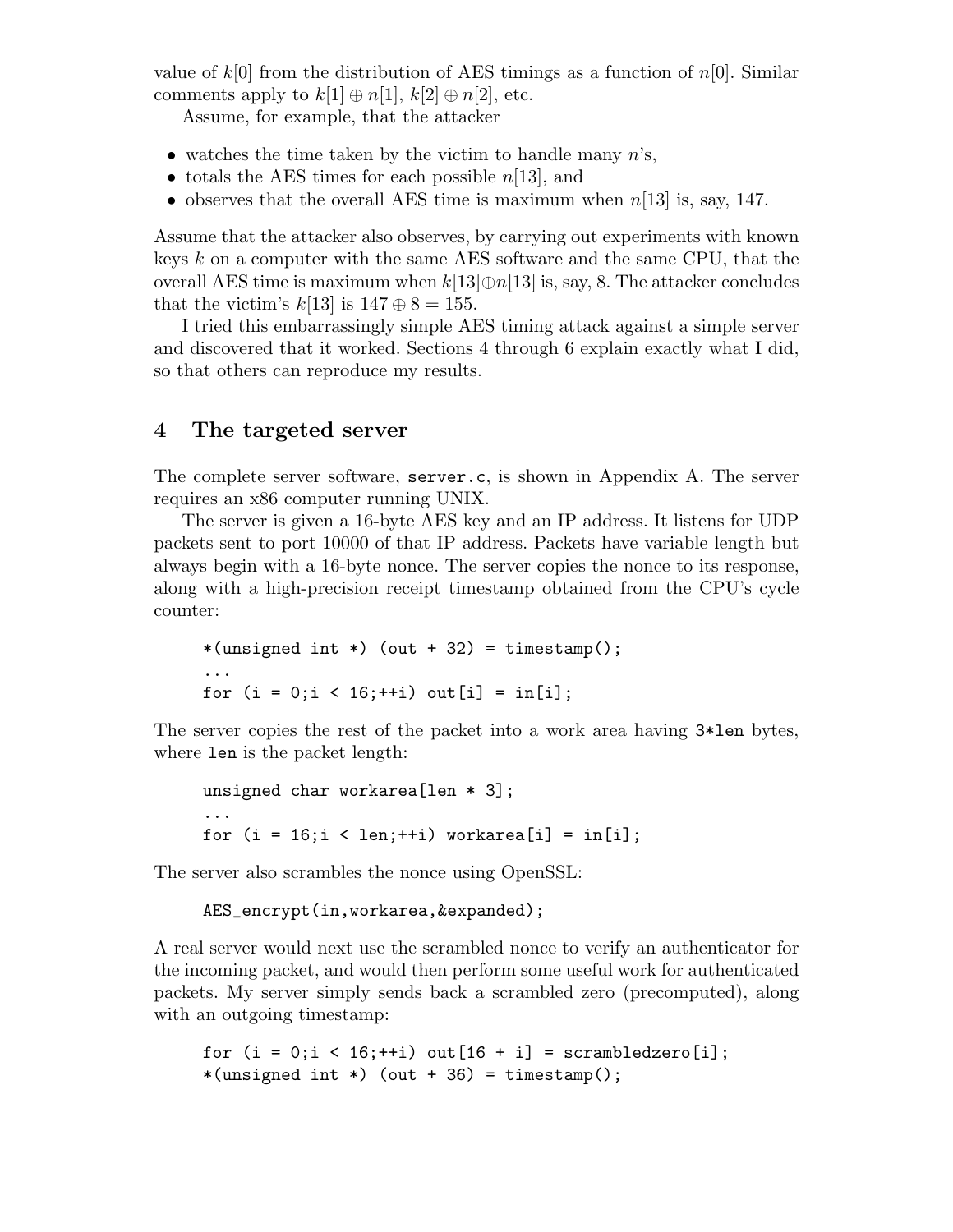The server does not send any other information to the client, and does not use its key in any other way.

Of course, I wrote this server to minimize the amount of noise in the timings available to the client. However, adding noise does not stop the attack: the client simply averages over a larger number of samples, as in [7]. In particular, reducing the precision of the server's timestamps, or eliminating them from the server's responses, does not stop the attack: the client simply uses round-trip timings based on its local clock, and compensates for the increased noise by averaging over a larger number of samples.

### 5 Preparation for the attack

In the attacker's role, I compiled and ran the server on an 850MHz Pentium III desktop computer running FreeBSD 4.8:

```
% gcc --version
2.95.4
% openssl version
OpenSSL 0.9.7a Feb 19 2003
% gcc -O3 -o server server.c -lcrypto
% printenv | wc -c
     549
% ./server 192.168.123.141 < /dev/zero
```
At this point the server was listening for UDP packets on port 1000 of IP address 192.168.123.141. It was using a known AES key, namely all zeros.

Then, from another computer, I sent random 400-byte packets to the server, using the study program (also x86-specific) shown in Appendix B:

% gcc -O3 -o study study.c -lm % ./study 192.168.123.141 400 > study.400

The program printed many lines such as the following:

13 400 8 4196901 3087.895 129.512 3.108 0.063

This line conveys the following information: The server was sent 4196901 400 byte packets having  $n[13] = 8$ . It handled those packets in 3087.895 cycles on average, with a deviation of 129.512 cycles. Compared to the average over all choices of  $n[13]$ , the average for  $n[13] = 8$  was 3.108 cycles higher. The number 0.063 is an estimate of the deviation in this difference: if the distribution of timings is close to normal, with a deviation around 129.512 cycles, then an average of 4196901 such timings has a deviation around  $129.512/\sqrt{4196901} \approx$ 0.063 cycles. (The deviation in the average over all choices of  $n[13]$  is, presumably, 1/16th as large, and is ignored.)

Other lines show similar information for other choices of  $n[13]$ . Here are the top cycle counts: 3.108 above average for  $n[13] = 8$ ; 2.763 above average for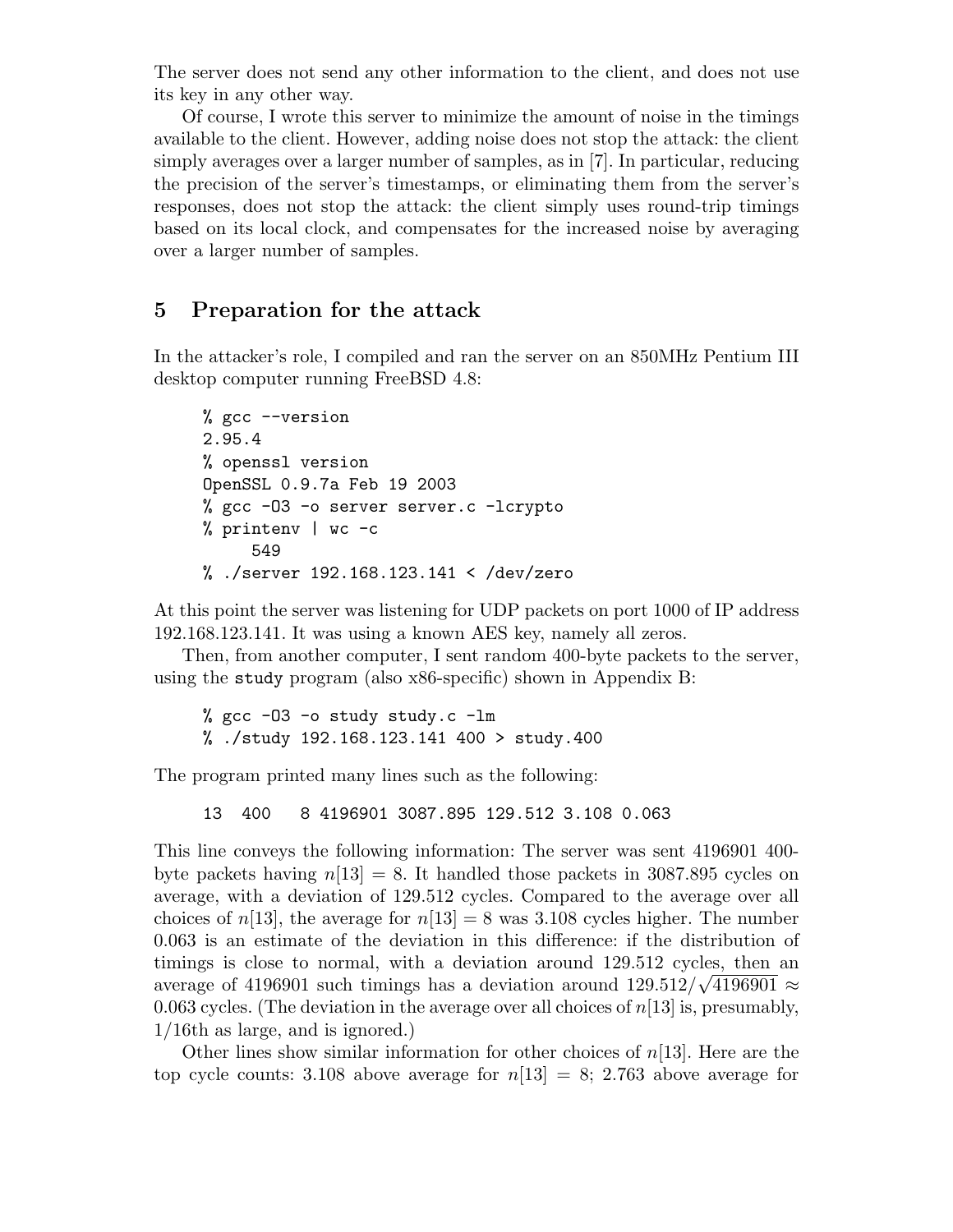

Fig. 5.1. How  $n[13]$  affects OpenSSL AES timings for  $k = 0$  on a Pentium III inside the targeted server. The horizontal axis is the choice of  $n[13]$ , from 0 through 255. The vertical axis is the average number of cycles for about  $2^{22}$  400-byte packets with that choice of  $n[13]$ , minus the average number of cycles for all choices of  $n[13]$ .

 $n[13] = 7$ ; 1.486 above average for  $n[13] = 20$ ; and 0.385 above average for  $n[13] = 126$ . Figure 5.1 shows these numbers for all choices of  $n[13]$ .

Presumably, for any key k, the graph of timings as a function of  $n[13] \oplus k[13]$ looks the same as Figure 5.1. At this point I guessed that, for any key  $k$ , the choice of  $n[13]$  that maximized the timings would be  $k[13] \oplus 8$ , immediately leaking the byte  $k[13]$ . This guess later turned out to be correct.

To analyze the entire pattern of timings rather than just the maximum, I computed, for each  $i \in \{0, 1, \ldots, 255\}$ , the correlation  $\sum_{j \in \{0, 1, \ldots, 255\}} t(j) u(i \oplus j)$ . Here  $t(j)$  is the average of the first  $\approx 2^{21}$  timings with  $n[13] = j$ , and  $u(j)$  is the average of the next  $\approx 2^{21}$  timings with  $n[13] = j$ . The correlation for  $i = 0$ is about 36 squared cycles above average; the correlation for  $i = 15$  is about 22 squared cycles above average; the correlations for  $i \in \{1, 2, \ldots, 7\}$  are about 18 squared cycles above average; the correlations for other i's are never more than 11 squared cycles above average. For comparison, the estimated deviation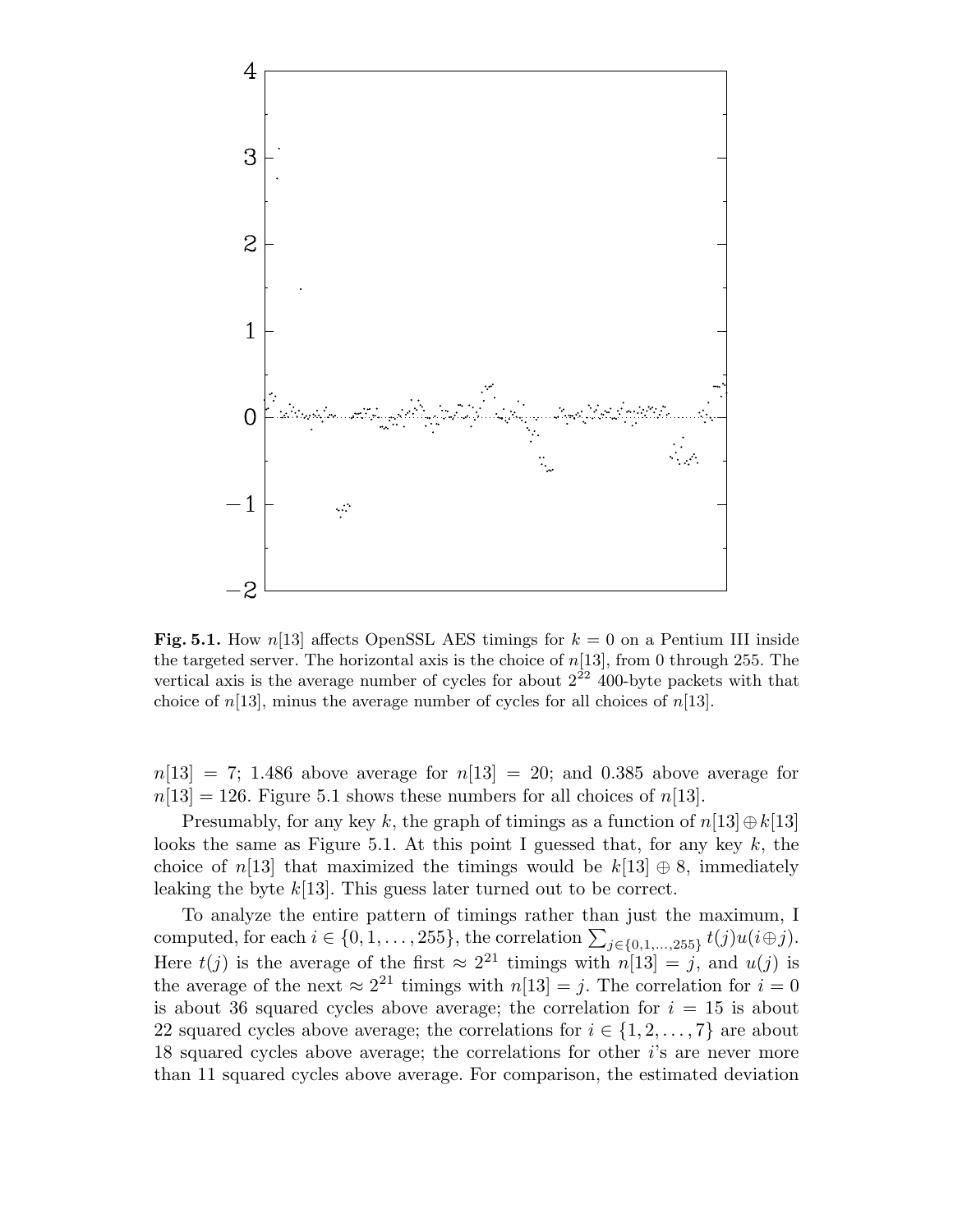

Fig. 5.2. How  $n[5]$  affects OpenSSL AES timings for  $k = 0$  on a Pentium III inside the targeted server. The horizontal axis is the choice of  $n[5]$ , from 0 through 255. The vertical axis is the average number of cycles for about  $2^{22}$  400-byte packets with that choice of  $n[5]$ , minus the average number of cycles for all choices of  $n[5]$ .

in these correlations is about 0.3 squared cycles. Thus the timings distinguish  $n[13]$  from  $n[13] \oplus i$  for all  $i \neq 0$ .

The output of the study program also covered  $n[b]$  for  $b \neq 13$ . For example, Figure 5.2 shows the time differences for  $b = 5$ . In this case, the correlations for  $i \in \{0, 1, 2, 3, 4, 5, 6, 7\}$  are about 268 squared cycles, and are close enough together to be statistically indistinguishable. The correlations for other i's are much smaller, never more than 150 squared cycles; in other words, the timings distinguish  $n[0] \oplus \{0, 1, 2, 3, 4, 5, 6, 7\}$  from  $n[0] \oplus i$  for all other i. At this point I guessed that the timings for any key k would leak  $k[5]\oplus\{0, 1, 2, 3, 4, 5, 6, 7\}$ , i.e., would leak the top five bits of  $k[5]$ . This guess later turned out to be correct.

Similar analyses showed useful patterns for every value of b. Correlations identified  $n[0] \oplus \{0, 1, \ldots, 7\}; n[1]; n[2] \oplus \{0, 1, \ldots, 7\}; n[3] \oplus \{0, 1, \ldots, 7\}; n[4] \oplus$  $\{0, 1, 2, 3\}; n[5] \oplus \{0, 1, \ldots, 7\}; n[6] \oplus \{0, 1, \ldots, 7\}; n[7] \oplus \{0, 1, \ldots, 7\}; n[8] \oplus$  $\{0, 1, \ldots, 7\}; n[9]; n[10] \oplus \{0, 1, \ldots, 7\}; n[11] \oplus \{0, 1, \ldots, 7\}; n[12] \oplus \{0, 1, \ldots, 7\};$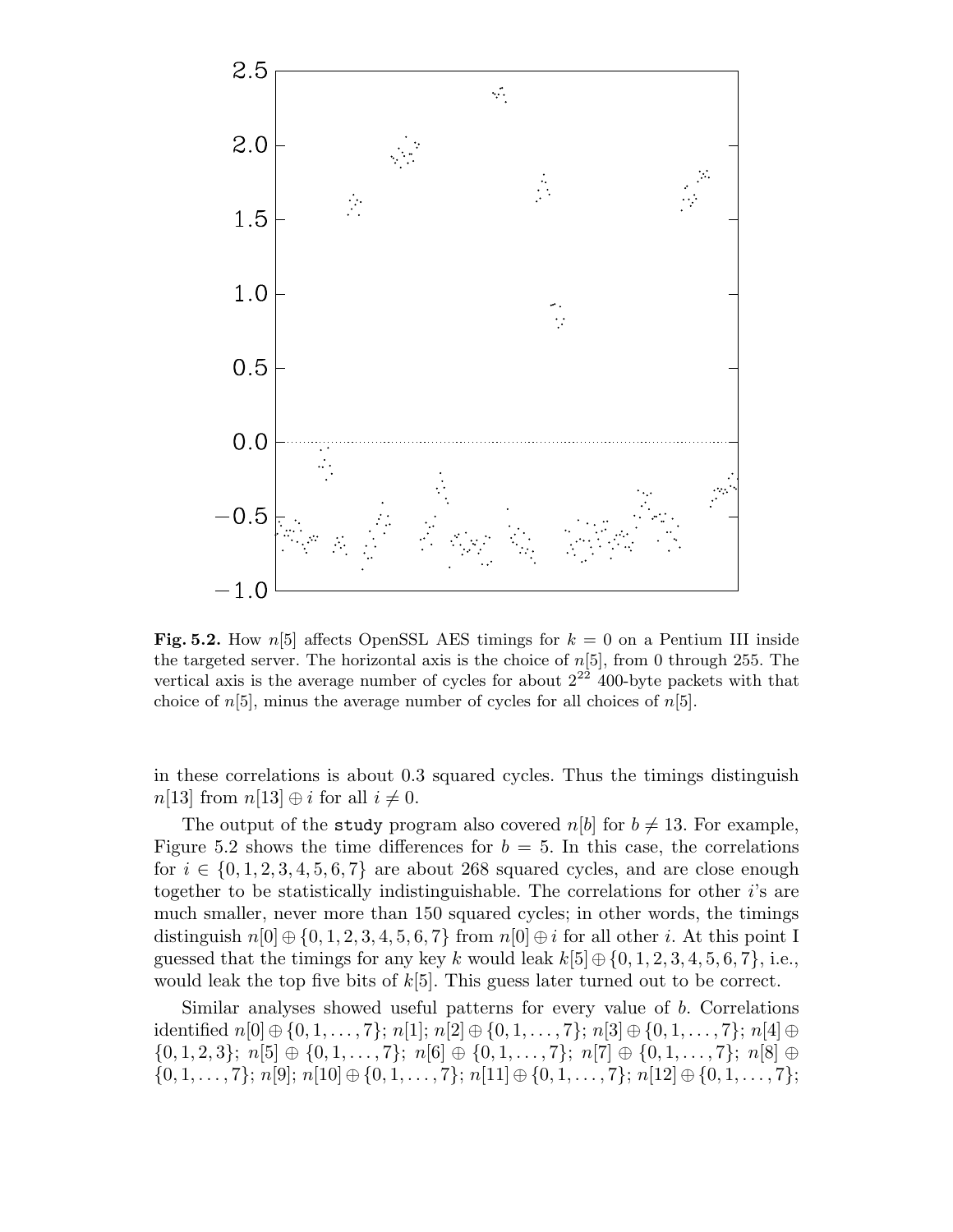

Fig. 5.3. How  $n[15]$  affects OpenSSL AES timings for  $k = 0$  on a Pentium III inside the targeted server. The horizontal axis is the choice of  $n[15]$ , from 0 through 255. The vertical axis is the average number of cycles for about  $2^{22}$  800-byte packets with that choice of  $n[15]$ , minus the average number of cycles for all choices of  $n[15]$ .

 $n[13]$ ;  $n[14] \oplus \{0, 1, ..., 7\}$ ; and  $n[15] \oplus \{0, 1, ..., 7\}$ . The correlations for  $b = 6$ and  $b = 12$  were only about 1 squared cycle but were still visible.

After inspecting these results for 400-byte packets, I killed the study program and then tried again with 800-byte packets:

% ./study 192.168.123.141 800 > study.800

After the same number of packets, correlations identified  $n[0] \oplus \{0, 1, \ldots, 7\}$ ;  $n[1] \oplus \{0, 1, \ldots, 7\}; n[2] \oplus \{0, 1, \ldots, 7\}; n[3]; n[4] \oplus \{0, 1, 2, 3\}; n[5] \oplus \{0, 1, \ldots, 7\};$  $n[6] \oplus \{0, 1, \ldots, 7\}; n[7] \oplus \{0, 1, \ldots, 7\}; n[8] \oplus \{0, 1, \ldots, 7\}; n[9] \oplus \{0, 1\}; n[10] \oplus$  $\{0, 1, \ldots, 7\}; n[11] \oplus \{0, 1, \ldots, 7\}; n[12] \oplus \{0, 1, \ldots, 7\}; n[13] \oplus \{0, 1, \ldots, 7\}; n[14] \oplus$  $\{0, 1\}$ ; and  $n[15]$ . See, for example, Figure 5.3, showing a clear maximum for  $n[15] = 225$ . The timing deviation for 800-byte packets with any particular  $n[b]$ was only about 45 cycles, compared to 130 cycles for 400-byte packets.

I also tried 600-byte packets. The results were similar, this time pinpointing  $n[4]$ ,  $n[8]$ , and  $n[12]$ . The timing deviation was again about 45 cycles.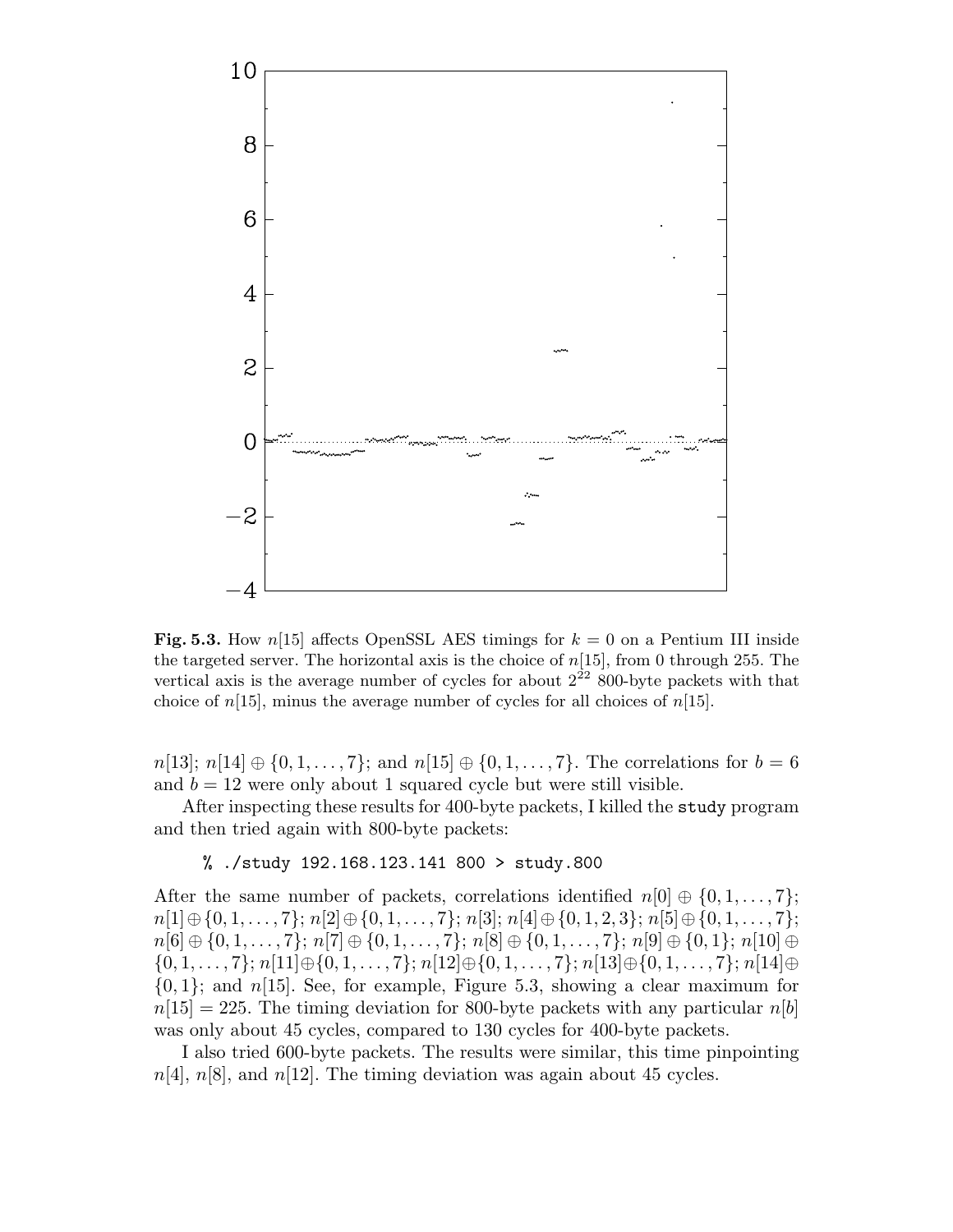## 6 Carrying out the attack

In the victim's role, on an 850MHz Pentium III desktop computer running FreeBSD 4.8, I took 16 bytes from /dev/urandom, FreeBSD's cryptographic pseudorandom number generator:

```
% dd if=/dev/urandom of=secretkey bs=16 count=1
1+0 records in
1+0 records out
16 bytes transferred in 0.000113 secs (141580 bytes/sec)
```
I then compiled and ran the server:

```
% gcc --version
2.95.4
% openssl version
OpenSSL 0.9.7a Feb 19 2003
% gcc -O3 -o server server.c -lcrypto
% printenv | wc -c
     549
% ./server 192.168.123.58 < secretkey
```
At this point the server was listening for UDP packets sent to port 10000 of 192.168.123.58. It was using a secret AES key: the bytes from /dev/urandom.

I then switched to the attacker's role and moved to the attacker's computer. I sent one packet to the victim's server, using the ciphertext program shown in Appendix C, to see the server's scrambled zero:

% gcc -O3 -o ciphertext ciphertext.c % ./ciphertext 192.168.123.58 > attack % cat attack 32 6b 9e f2 94 17 1b 46 a3 55 8b 59 6c 06 fa 7f

I then sent random 800-byte packets to the victim's server:

% ./study 192.168.123.58 800 > attack.800

After 2 <sup>25</sup> random packets—about 160 minutes, at a rate of a few thousand packets per second—I correlated the resulting timings with the known timings collected in Section 5, using the correlate program shown in Appendix D:

% gcc -O3 -o correlate correlate.c -lm % (tail -4096 study.800; tail -4096 attack.800) \ | ./correlate >> attack

The correlate program prints, in hexadecimal, the  $n[b]$  offsets producing large correlations: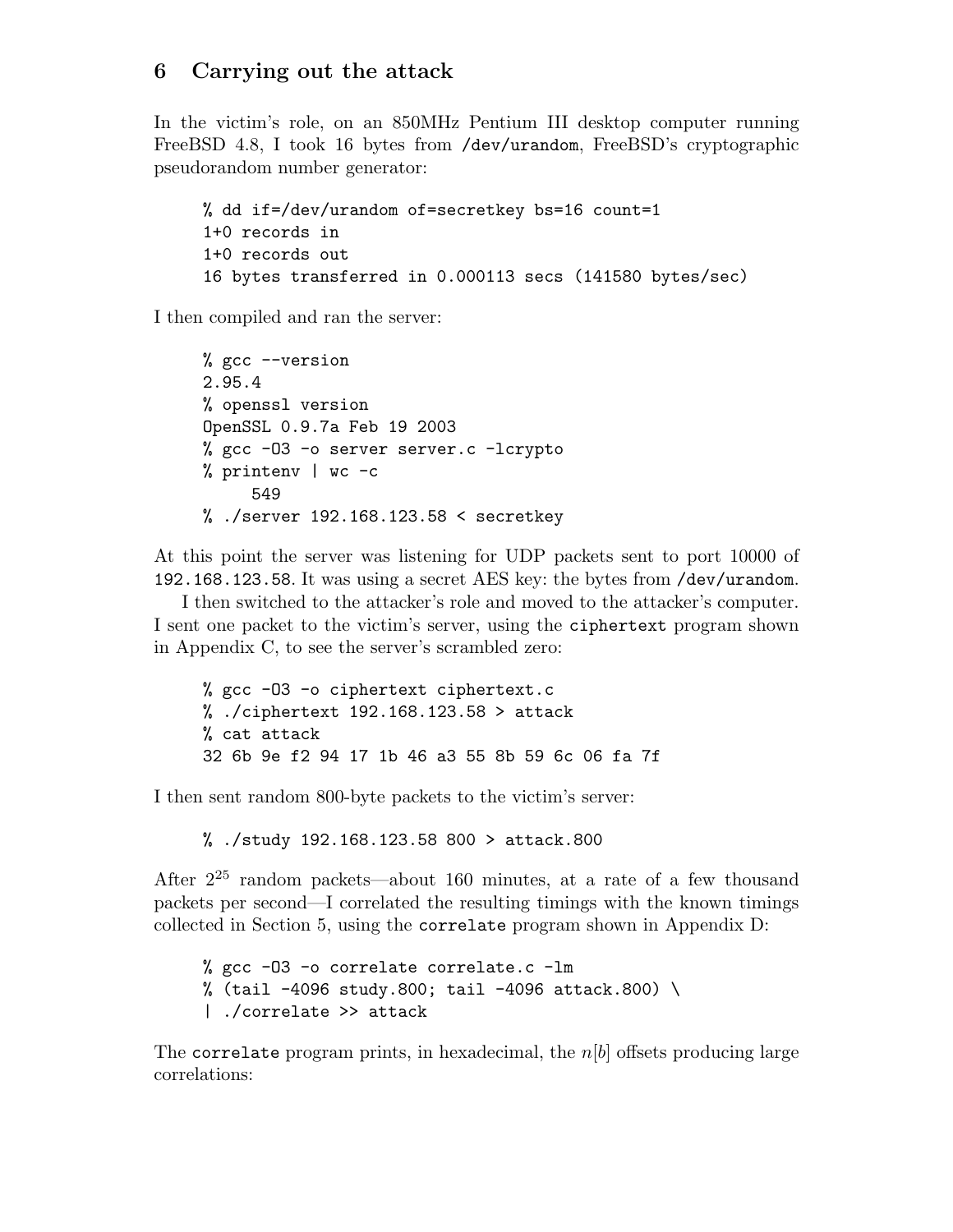| 24           | $\Omega$       |    |             |                                                 |  |  |  |  |  |                                                 | e3 e2 e5 e4 e6 d3 e0 d6 d2 e7 e1 d1 d5 d4 d7 d0 |
|--------------|----------------|----|-------------|-------------------------------------------------|--|--|--|--|--|-------------------------------------------------|-------------------------------------------------|
| 16           | 1              |    |             | 72 77 76 75 71 70 74 73 99 98 9a 9e 9b 9d 9c 9f |  |  |  |  |  |                                                 |                                                 |
| 8            | 2              |    |             | 81 87 83 86 84 85 82 80                         |  |  |  |  |  |                                                 |                                                 |
| $\mathbf{1}$ | 3              | a9 |             |                                                 |  |  |  |  |  |                                                 |                                                 |
| 4            | $\overline{4}$ |    | 8b 8a 89 88 |                                                 |  |  |  |  |  |                                                 |                                                 |
| 8            | 5              |    |             | b4 b1 b0 b2 b5 b7 b6 b3                         |  |  |  |  |  |                                                 |                                                 |
| 31           | 6              |    |             |                                                 |  |  |  |  |  |                                                 | 66 67 62 65 64 60 63 61 ed e9 ef ec e8 eb ee ea |
| 8            | $\overline{7}$ |    |             | a7 a0 a1 a5 a2 a6 a4 a3                         |  |  |  |  |  |                                                 |                                                 |
| 8            | -8             |    |             | b9 bb b8 ba be bf bd bc                         |  |  |  |  |  |                                                 |                                                 |
| 8            | -9             |    |             | 7f 7e 7c 7d 79 78 7a 7b                         |  |  |  |  |  |                                                 |                                                 |
|              | 8 10           |    |             | d3 d6 d1 d5 d4 d2 d7 d0                         |  |  |  |  |  |                                                 |                                                 |
|              | 8 11           |    |             | 3a 3f 3d 3b 39 3c 3e 38                         |  |  |  |  |  |                                                 |                                                 |
| 176 12       |                |    |             |                                                 |  |  |  |  |  | ef ec eb e9 ea ed ee e8 3f 39 3b 0b 3c 0c 0f 38 |                                                 |
| 16 13        |                |    |             | ec e8 ee ea eb e9 ef ed 94 96 91 95 90 97 92 93 |  |  |  |  |  |                                                 |                                                 |
|              | 814            |    |             | 3c 3d 3f 38 39 3e 3b 3a                         |  |  |  |  |  |                                                 |                                                 |
|              | 1 15           | 35 |             |                                                 |  |  |  |  |  |                                                 |                                                 |

I guessed at this point that the secret  $k[3]$  was 169 (hexadecimal a9); that the secret k[7] was either 167, 160, 161, 165, 162, 166, 164, or 163; etc. I then tried 600-byte packets:

% ./study 192.168.123.58 600 > attack.600

I computed correlations after  $2^{25}$  random packets:

% (tail -4096 study.600; tail -4096 attack.600) \ | ./correlate >> attack

I then did the same for  $2^{27}$  random 400-byte packets. These extra packet sizes narrowed the range of possibilities for various key bytes, and in particular pinned down  $k[1], k[4], k[8], k[9], k[12],$  and  $k[13]$ :

| 1  | 4  | 89       |
|----|----|----------|
| 1  | 8  | bb       |
| 1  | 12 | 9e       |
| 1  | 1  | 74       |
| 1  | 9  | 7f       |
| 2. | 13 | e3<br>ec |

Presumably trying more packets, and more packet sizes, would have imposed further constraints on k, but at this point I decided that I had collected more than enough timing information. I searched through the possible keys using the extremely crude search program shown in Appendix E, checking each possible key against the server's scrambled zero:

% gcc -O3 -o search search.c -lcrypto % ./search < attack The key is 43 74 84 a9 89 b1 62 a7 bb 7f d0 3d 9e ec 3d 35.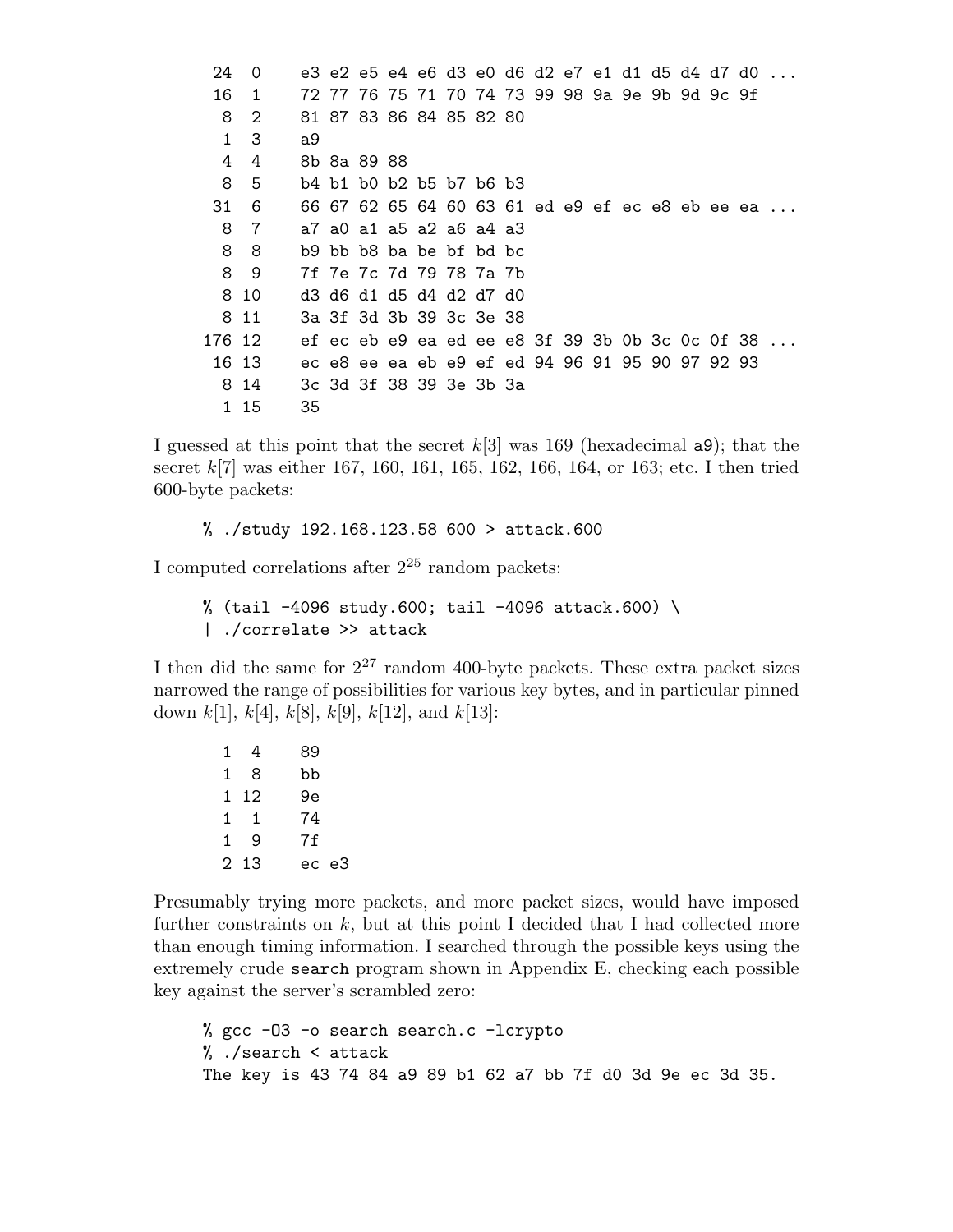This took one minute, about  $2^{37}$  Athlon cycles. Replacing zero with harder-topredict plaintext would not have stopped the attack: any recognizable plaintext would have allowed a similar search to pinpoint the key.

At this point I declared success. I knew an AES key that scrambled zero in the same way as the server's AES key, and that had the same apparent timing characteristics; obviously this string was the server's key.

To recap the effect of the attack: The server's AES key had not been used in any way other than to scramble data using the OpenSSL AES implementation. I had not peeked at the key; the only way I had accessed the key was by talking to the server through the network. I had nevertheless deduced the server's key.

Finally, to confirm success, I switched back to the victim's role, moved back to the victim's desktop computer, and peeked at the key. It matched.

#### Future work

This area offers many obvious opportunities for cryptanalytic research:

- Start guessing keys as soon as the set of most likely keys is small enough, rather than waiting for the set of *possible* keys to be small enough. I never performed a careful computation of key-byte probabilities; I wouldn't be surprised if the first  $2^{20}$  800-byte and 600-byte packets were sufficient to identify the key.
- Consider interactions between  $b$ 's, so that the time variability for one  $b$  does not add noise to other *b*'s; for example, model the time for *n* as  $\sum_b t(b, n[b])$ . This would reduce the number of packets required.
- Instead of choosing  $n[b]$  uniformly for each packet, gradually adapt the  $n[b]$ distribution to focus on the choices farthest from average. This would further reduce the number of packets required.
- By considering table lookups in (e.g.) the last AES round, develop an attack that works with highly structured AES inputs (as in, e.g., counter mode) rather than random-looking AES inputs (as in, e.g., CBC).
- Apply a cycle-accurate CPU simulator to the compiled server code to see how  $n[b]$  is influencing the AES timings; explain why a particular  $n[b] \oplus k[b]$ value maximizes the timings. (Sections 8 through 15 of this paper have some relevant information, but they are aimed at the limited problem of creating high-speed constant-time AES code; they are not meant to explain all of the timing variations in non-constant-time AES code.)
- By carefully reviewing memory accesses in the server and in the surrounding operating system, figure out packets that will force targeted AES S-box lines to be kicked out of L2 cache. This will drastically increase the inputdependent variability in AES timings, and will correspondingly reduce the number of packets required to identify  $k[b]$ .
- Apply the same attack to other CPUs and other servers. The difficulty of writing constant-time high-speed AES software—see Sections 8 through 15 of this paper—means that it would be surprising if any AES-based servers are immune.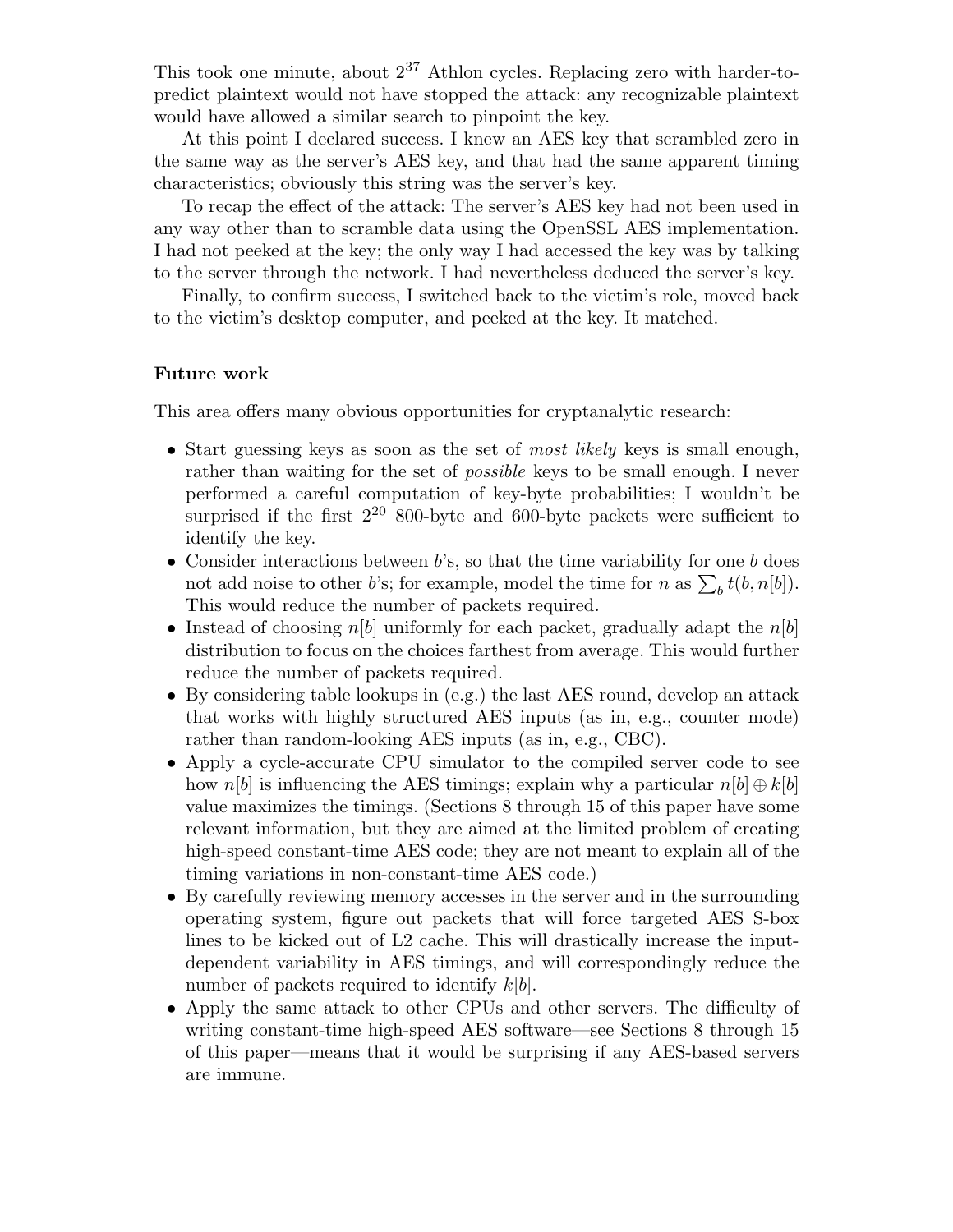I do not intend to pursue any of these research directions. As far as I'm concerned, it is already blazingly obvious that the AES time variability is a huge security threat. We need constant-time cryptographic software! Once we've all switched to constant-time software, we won't care about the exact difficulty of attacking variable-time software.

### 7 Errors in the AES standardization process

"RAM cache hits can produce timing characteristics," Kocher wrote in 1996 in [16, Section 11], after explaining in detail how to extract secret keys from timing leaks in another operation. A decade later, we still have cryptographic software in particular, AES libraries—whose timing obviously varies with, among other things, input-dependent RAM cache hits. How did this happen?

Was the National Institute of Standards and Technology unaware of timing attacks during the development of AES? No. In its "Report on the development of the Advanced Encryption Standard," NIST spent several pages discussing side-channel attacks, specifically timing attacks and power attacks. It explicitly considered the difficulty of defending various operations against these attacks. For example, NIST stated in [19, Section 5.1.5] that MARS was "difficult to defend" against these attacks.

Did NIST decide, after evaluating timing attacks, that those attacks were unimportant? No. Exactly the opposite occurred, as discussed below.

So what went wrong? Answer: NIST failed to recognize that table lookups do not take constant time. "Table lookup: not vulnerable to timing attacks," NIST stated in [19, Section 3.6.2]. NIST's statement was, and is, incorrect.

NIST went on to consider the slowness of AES implementations designed to protect against side-channel attacks. For example, NIST stated that providing "some defense" for MARS meant "severe performance degradation." NIST stated in [19, Section 5.3.5] that Rijndael gained a "major speed advantage over its competitors when such protections are considered." This statement was based directly on the incorrect notion that table lookups take constant time. NIST made the same comment in its "summary assessments of the finalists," and again in its concluding paragraph explaining the selection of Rijndael as AES. See [19, Section 6.5] and [19, Section 7].

NIST was not the first to make these comments. In a paper "Resistance against implementation attacks: a comparative study of the AES proposals," the Rijndael designers commented that "a comparative study of the efficiency of the different algorithms on platforms that allow the described attacks should take into account the measures to be taken to thwart these attacks"; incorrectly stated that table lookup "is not susceptible to a timing attack"; and concluded that Rijndael was "favorable," i.e., "relatively easy to secure." See [9, Section 5], [9, Section 3.3], and [9, Section 4.12].

In response to this paper, one of the Rijndael designers characterized cachetiming attacks as "irrelevant for cryptographic design." This characterization is out of whack with what actually occurred in the design of the Advanced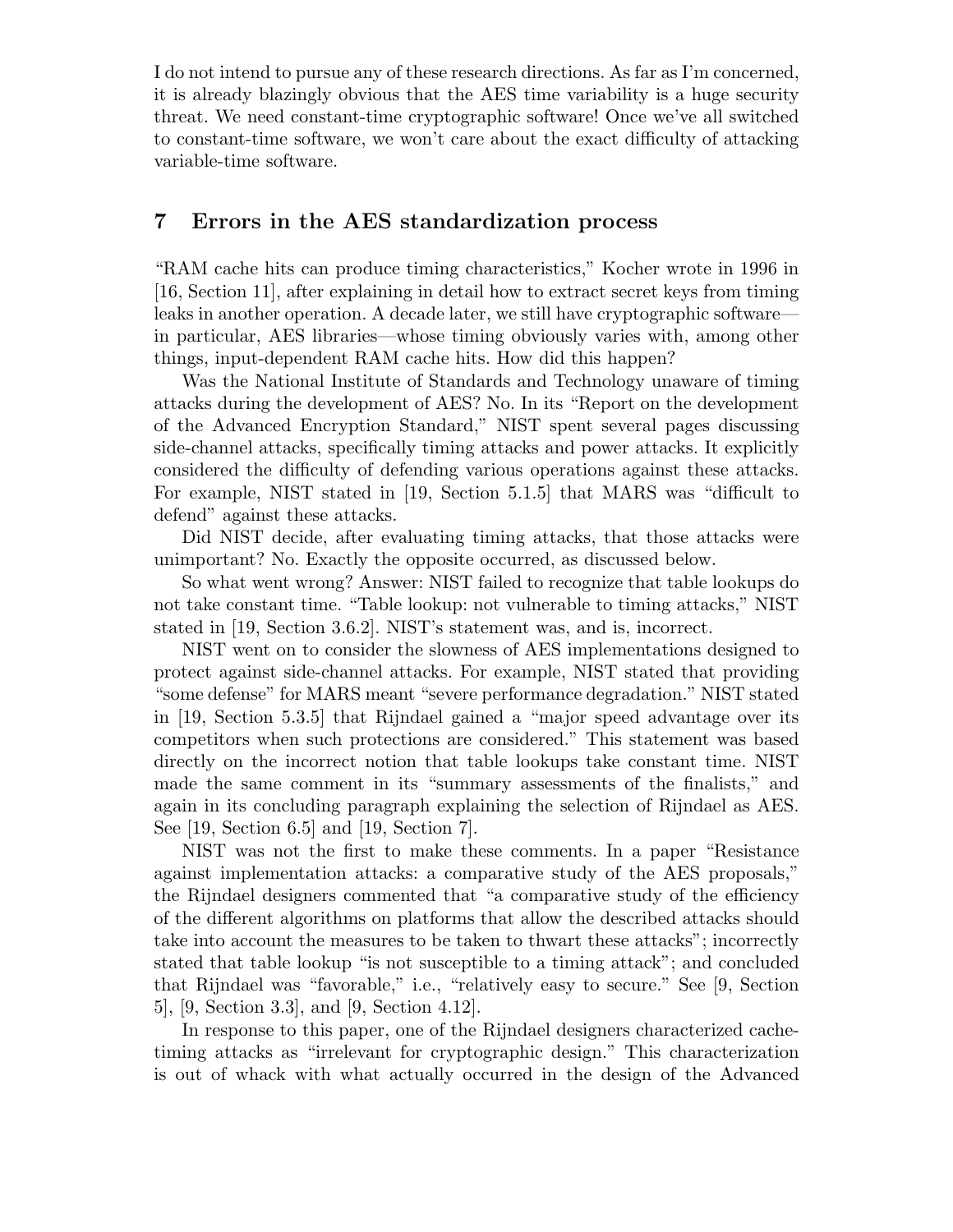Encryption Standard. Cryptographic designers should—and the AES designers did, at great length—consider the difficulty of protecting against timing attacks. Where the AES designers erred was in asserting that table lookups take constant time.

It is hard to guess what might have happened if this error had been pointed out during the AES standardization process. None of the fifteen AES candidates provide high performance on all popular general-purpose CPUs—except by using instructions with input-dependent timings, notably S-box lookups.

## 8 The quest for constant-time high-speed AES software

It is reasonably easy to write AES software that takes constant time on today's popular general-purpose CPUs; here constant means "independent of the AES key and input." The quantities  $S[b]$  and  $S'[b]$  in Section 2 can be expressed as fairly short formulas using constant-time bit operations: xor, constant-distance shift, etc.

The resulting software is immune to timing attacks. Unfortunately, it is also much slower than AES software using S-boxes.

The remaining sections of this paper focus on the problem of building AES software that takes constant time—and is therefore immune to timing attacks without sacrificing so much speed. Why do AES timings depend on inputs? What is the least expensive way for the AES implementor to eliminate each of these dependencies?

It turns out that there are a surprising number of leaks. See Sections 9 through 15. It also turns out that some of the leaks are very difficult to plug. See, in particular, Sections 13 and 15.

#### Is constant time overkill?

Some cryptographers presume that input-dependent cryptographic timings are not fatal. Perhaps the input dependence is incomprehensible to the attacker.

The problem is that input-dependent timings often are fatal. Allowing inputdependent AES timings means throwing away the confidence that has been gained from repeated failures to cryptanalyze the AES outputs. Perhaps the cryptanalyst can see a pattern in the AES timings without seeing any pattern in the AES outputs.

In contrast, proactively writing constant-time AES software guarantees that timing attacks on the AES software are as difficult as pure cryptanalysis of the AES function.

An intermediate approach is to try to randomize the information being leaked. This is a common response to hardware side channels; see, e.g., [6]. Unfortunately, most randomization techniques are guaranteed safe only against the simplest attacks. Furthermore, the AES randomization techniques appear to produce software even slower than a simple sequence of constant-time bit operations.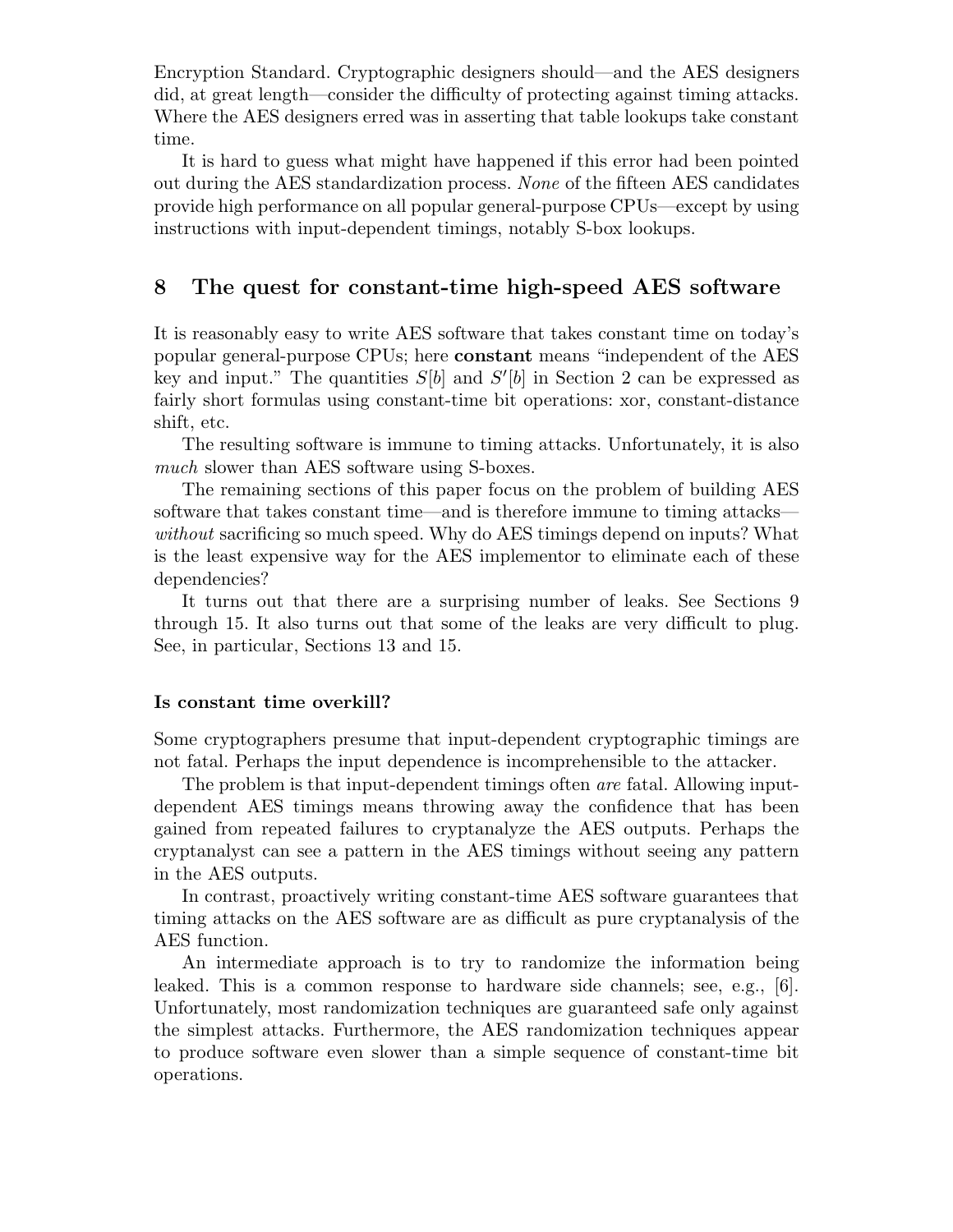

Fig. 8.1. AES timings, using the author's AES software, for 128 keys and 128 inputs on a Pentium M. This picture is a  $128 \times 128$  array of blocks. There is one key for each row of blocks; there is one input for each column of blocks. The pattern of colors in a block reflects the distribution of timings for that (key, input) pair. Each block in this picture is visually identical. Reader beware: this picture is easily corrupted by low-resolution displays.

#### How can constant time be recognized?

Suppose that we are given several implementations of AES. How do we tell which implementations actually take constant time?

One answer is to collect timings and look for input-dependent patterns. For example, one can repeatedly measure the time taken by AES for one (key, input) pair, convert the distribution of timings into a small block of colors, and then repeat for many keys and inputs. Constant-time AES software would have the same block of colors for every key and input, as in Figure 8.1. A glance at Figure 8.2 shows instantly that the AES implementation in OpenSSL does not take constant time. See http://cr.yp.to/mac/variability1.html and http://cr.yp.to/mac/variability2.html for many more of these pictures.

Unfortunately, even if software passes this test, there is no guarantee that it takes constant time. For example, the problem described in Section 14 depends on the layout of variables in memory, and can easily be missed by a test that uses only one layout—no matter how many inputs are considered by the test.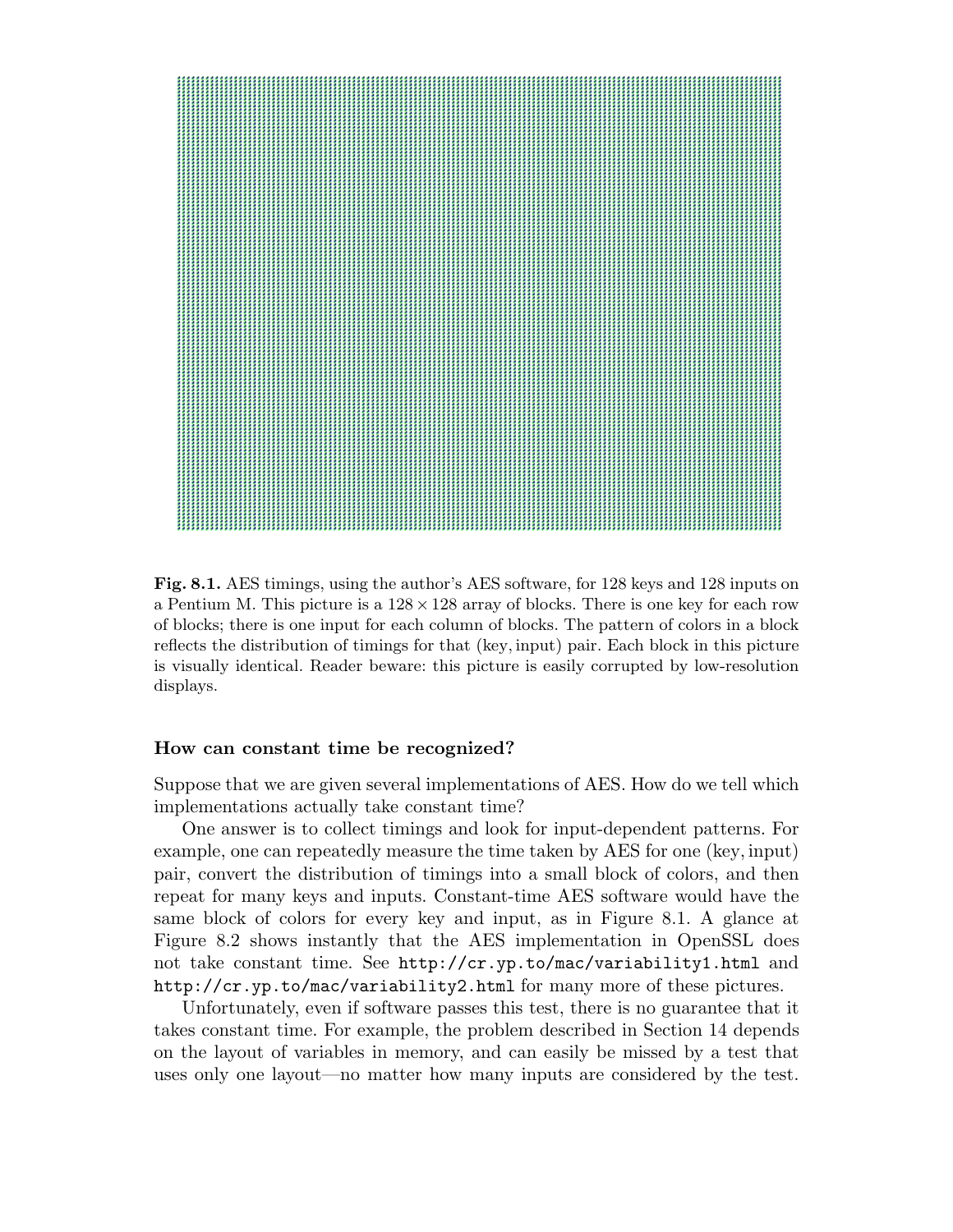

Fig. 8.2. OpenSSL AES timings for 128 keys and 128 inputs on a Pentium M. This picture is a  $128 \times 128$  array of blocks. There is one key for each row of blocks; there is one input for each column of blocks. The pattern of colors in a block reflects the distribution of timings for that (key, input) pair. There is tremendous variability among blocks in this picture. Reader beware: this picture is easily corrupted by low-resolution displays.

A tester who hears about this problem can build a test that checks for it; but there may be other problems that the tester has not heard about.

Let me emphasize that I am *not* asserting that the software in Figure 8.1 takes constant time. On the contrary: I am saying that this sort of testing cannot provide a reasonable level of confidence that software takes constant time.

Another answer is to perform a detailed review of the amount of time taken by each target CPU for each instruction in the computation. Unfortunately, most CPU manufacturers do a terrible job of documenting their chips. Consider, for example, the Opteron cache-bank conflicts documented in [2, Section 5.8] and discussed in Section 15 of this paper. Experiment shows that the original Athlon has the same conflicts—but, as far as I know, this fact appears nowhere in any AMD documentation. Furthermore, my workaround for this time variability relies on several undocumented Athlon instruction-decoding details.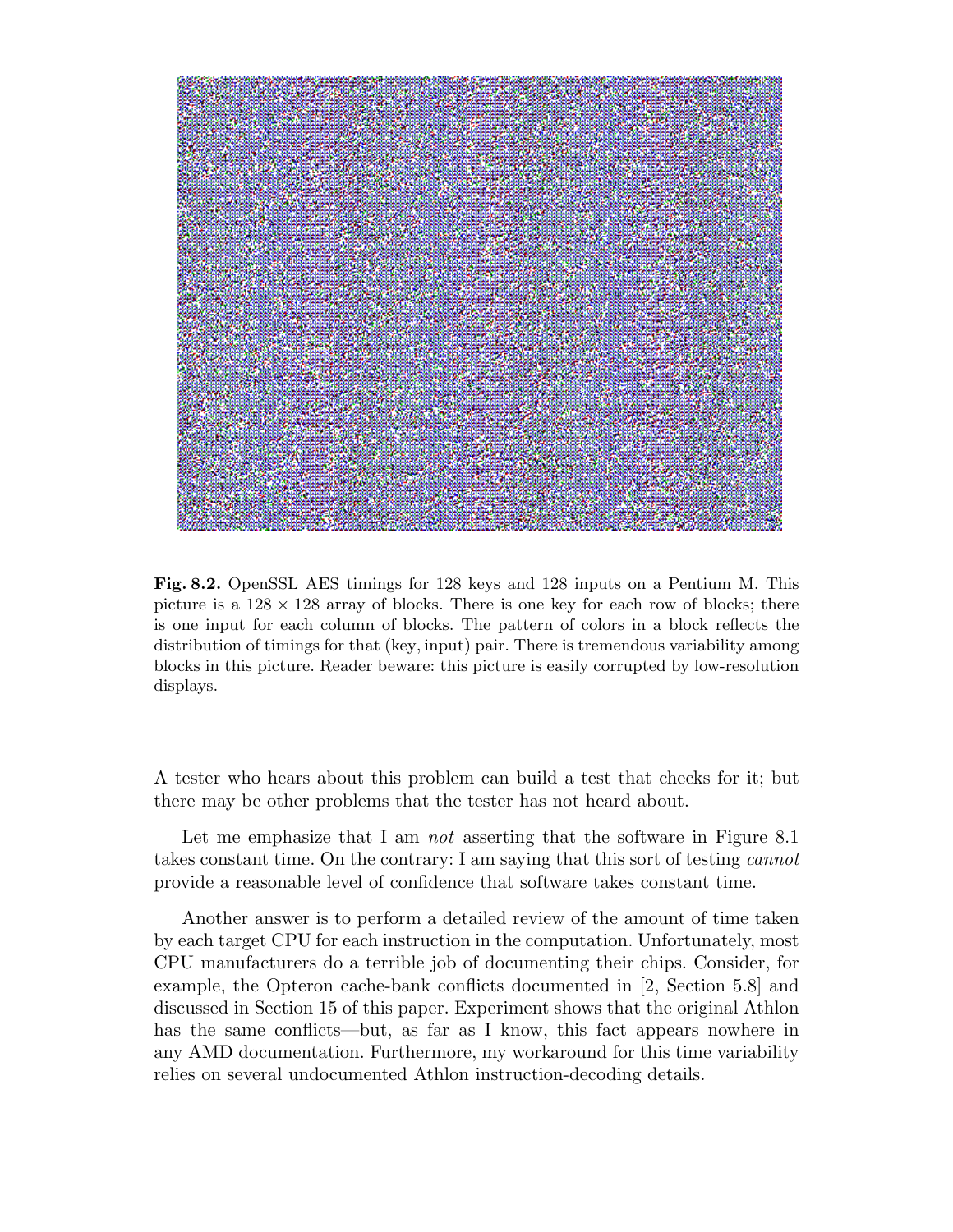#### Advice for CPU designers

CPU manufacturers should thoroughly document the performance of their chips. In particular, they need to highlight every variation in their instruction timings, and to guarantee that there are no other variations. As this paper demonstrates, hidden CPU performance information is a security threat.

(Hidden CPU performance information is also a quite severe annoyance for programmers writing high-speed code. Some CPU manufacturers, evidently aware of the large effect that these programmers have on CPU market share, have taken the sensible step of publishing accurate CPU simulators. Other CPU manufacturers seem to be under the delusion that they are capable of keeping secrets from their multi-billion-dollar competitors.)

CPU designers should also consider adding AES support to their instruction sets. For example, a CPU could support fast constant-time instructions that compute  $T_0[b], T_1[b], T_2[b]$ , and  $T_3[b]$  given b. The requisite circuit area is very small and easily justified by the current benefits for AES users.

### 9 Problem: Skipping an operation is faster than doing it

Input-dependent branches—performing a computation for some inputs and not for others—are the most obvious source of input-dependent timings, and are featured throughout the literature on timing attacks.

More than three decades ago, the TENEX operating system compared a user-supplied string against a secret password one character at a time, stopping at the first difference. Attackers determined the stopping point—and thus, after a few hundred tries, the secret password—by monitoring the time taken by the comparison. See, e.g., [8].

Kocher in [16] pointed out that some current cryptographic software was vulnerable to timing attacks through—among other things—the extra time taken by large-integer subtractions performed for some inputs and not others.

(After hearing about Kocher's paper, I began consciously writing constanttime cryptographic software. Example 1: Several years ago I issued a public warning that the microSPARC-IIep has data-dependent FPU timings. Example 2: My NIST P-224 elliptic-curve point-multiplication software uses powering to compute reciprocals modulo a prime, in part because Euclid's algorithm has input-dependent timings; see [5, page 20]. Example 3: When I explained cachetiming attacks in a course on cryptography in 1997, I categorically recommended against all use of S-boxes in new cryptographic designs. I realize that this view is not yet shared by the entire cryptographic community.)

Koeune and Quisquater in [17] presented details of a fast timing attack on a "careless implementation" of AES that used input-dependent branches on an embedded CPU. "The result presented here is not an attack against Rijndael, but against bad implementations of it," they wrote in [17, Section 7].

In Section 2 of this paper, the values  $S'[b]$  are  $2S[b]$  if  $S[b] < 128$ , or  $2S[b] \oplus 283$ if  $S[b] \geq 128$ . Koeune and Quisquater were considering AES implementations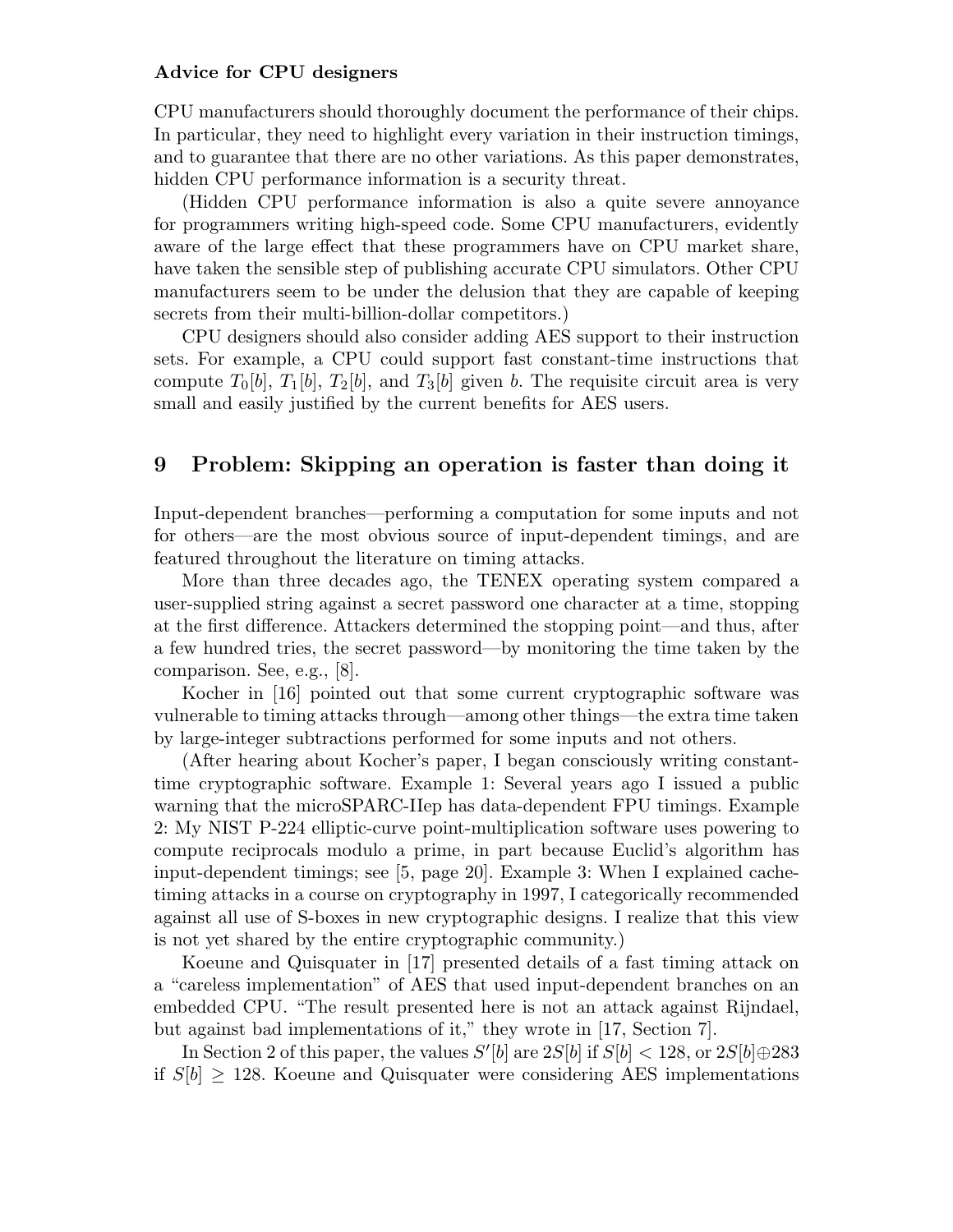that, given b, computed  $S[b]$  (somehow), then  $2S[b]$ , and finally  $2S[b] \oplus 283$ , but branched around the ⊕283 if  $S[b] < 128$ . One branch-free alternative is to compute X=S>>7; X|=(X<<1); X|=(X<<3); Sprime=(S<<1)^X in C notation.

This problem does not arise in high-speed AES software for common generalpurpose CPUs. On-the-fly computation of  $S$  and  $S'$  would be unacceptably slow. The values  $T_0[b], T_1[b], T_2[b], T_3[b]$  are precomputed; the AES computation is a straight-line sequence of byte extractions,  $T_i$  table lookups, and  $\oplus$  operations. Unfortunately, as discussed in subsequent sections, the table lookups do not take constant time.

### 10 Problem: Cache is faster than DRAM

Recently used lines of memory are automatically saved in a limited-size cache. The Athlon, for example, divides memory into 64-byte lines; there are 327680 bytes of cache containing 5120 recently used lines. Similarly, a typical Pentium III divides memory into 32-byte lines, and has 524288 bytes of cache containing 16384 recently used lines.

The second most obvious source of input-dependent timings is that reading from a cached line takes less time than reading from an uncached line. For example, if  $T_0[0]$  is cached while  $T_0[64]$  is not, then reading  $T_0[6]$  will take less time for  $b = 0$  than for  $b = 64$ , leaking information about b.

This type of leak was briefly mentioned in [16, Section 11], [14, Section 7], and [10, Section 16.3]. Page in [20], and then Tsunoo, Saito, Suzaki, Shigeri, and Miyauchi in [22], presented fast timing attacks on DES when all S-boxes were out of cache before each DES call. Tsunoo et al. mentioned a strategy for attacking out-of-cache AES if many (unusual) "plaintexts with long encryption time" could be found; see [22, Section 4.1].

#### Advice for AES implementors

The obvious way to avoid this leak is to guarantee that all of the AES S-boxes are in cache throughout each AES computation. But this is much more easily said than done; and, even if it is done, there are still timing leaks! There are four specific problems:

- AES S-box lines may be kicked out of cache to make room for memory lines used by computations other than AES. Consequently, accessing all the AES S-box lines at the beginning of a program is not sufficient. Periodically accessing all the AES S-box lines is also not sufficient; lines can be kicked out of cache very quickly, as discussed in Section 12.
- Accessing all the AES S-boxes *before every AES computation*, as suggested in [20, Section 5.1] and [22, Section 5], is much more expensive and is still not sufficient. AES S-box lines may be kicked out of cache by the AES computation itself. See Section 12.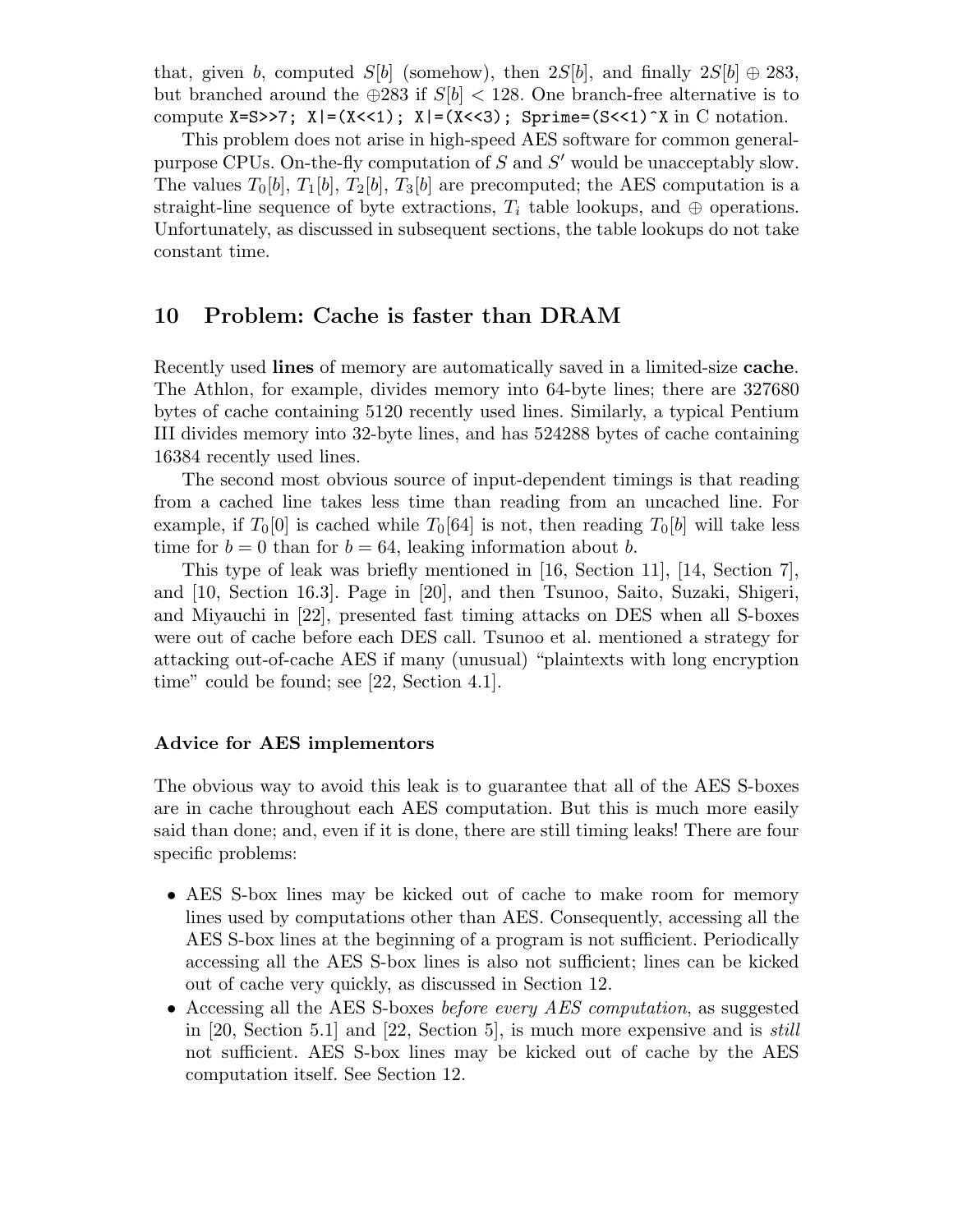- Even if the AES computation fits entirely within cache, the AES computation may be interrupted—and S-box lines may be kicked out of cache—by other operations. See Section 13.
- Keeping all AES S-box lines in cache does not guarantee constant-time S-box lookups. See Sections 11, 14, and 15.

Detailed advice regarding these problems appears in subsequent sections.

There is another problem when the AES S-boxes are not forced into cache until immediately before the AES computation. Consider, for example, simple code to load one entry from each S-box line. If the lines were not already in cache then the loads may take hundreds of cycles. During this time, the CPU (even a nominally "in-order" CPU such as the UltraSPARC) may begin the AES computation, and conceivably may even begin the first AES S-box lookup, even though the S-boxes are not yet all in cache. One can try to force all pending loads to complete by, for example, storing and reloading some data, but CPU documentation sometimes fails to guarantee that such techniques actually work. The safest approach is to ensure that there are enough cycles between the initial S-box loads and the AES computation.

#### Advice for CPU designers

An extra CPU instruction would solve all of these problems, not just for AES but for any computation that needs constant-time S-box lookups. See Section 11.

### 11 Problem: L1 cache is faster than L2 cache

Modern CPUs actually have two (and occasionally more) levels of cache. All recently used lines of level-2 cache are automatically saved in (or moved to) a limited-size level-1 cache. Reading from a line in L1 cache takes less time than reading from a line in L2 cache.

On the Athlon, for example, there are 65536 bytes of L1 cache containing 1024 recently used lines, and 262144 bytes of L2 cache containing 4096 other recently used lines. The result of a load from L1 cache is available after 3 cycles; the result of a load from L2 cache is available after, typically, 11 cycles.

Similarly, a typical Pentium III has 16384 bytes of L1 cache containing 512 recently used lines, and 524288 bytes of L2 cache containing 16384 recently used lines, including all the lines in L1 cache.

Some other chips: The Pentium 4, like the Pentium 1, has 8192 bytes of L1 cache. The PowerPC G4 has 32768 bytes of L1 cache. The PowerPC RS64 IV has 131072 bytes of L1 cache. The UltraSPARC II has 16384 bytes of L1 cache. The UltraSPARC III has 65536 bytes of L1 cache.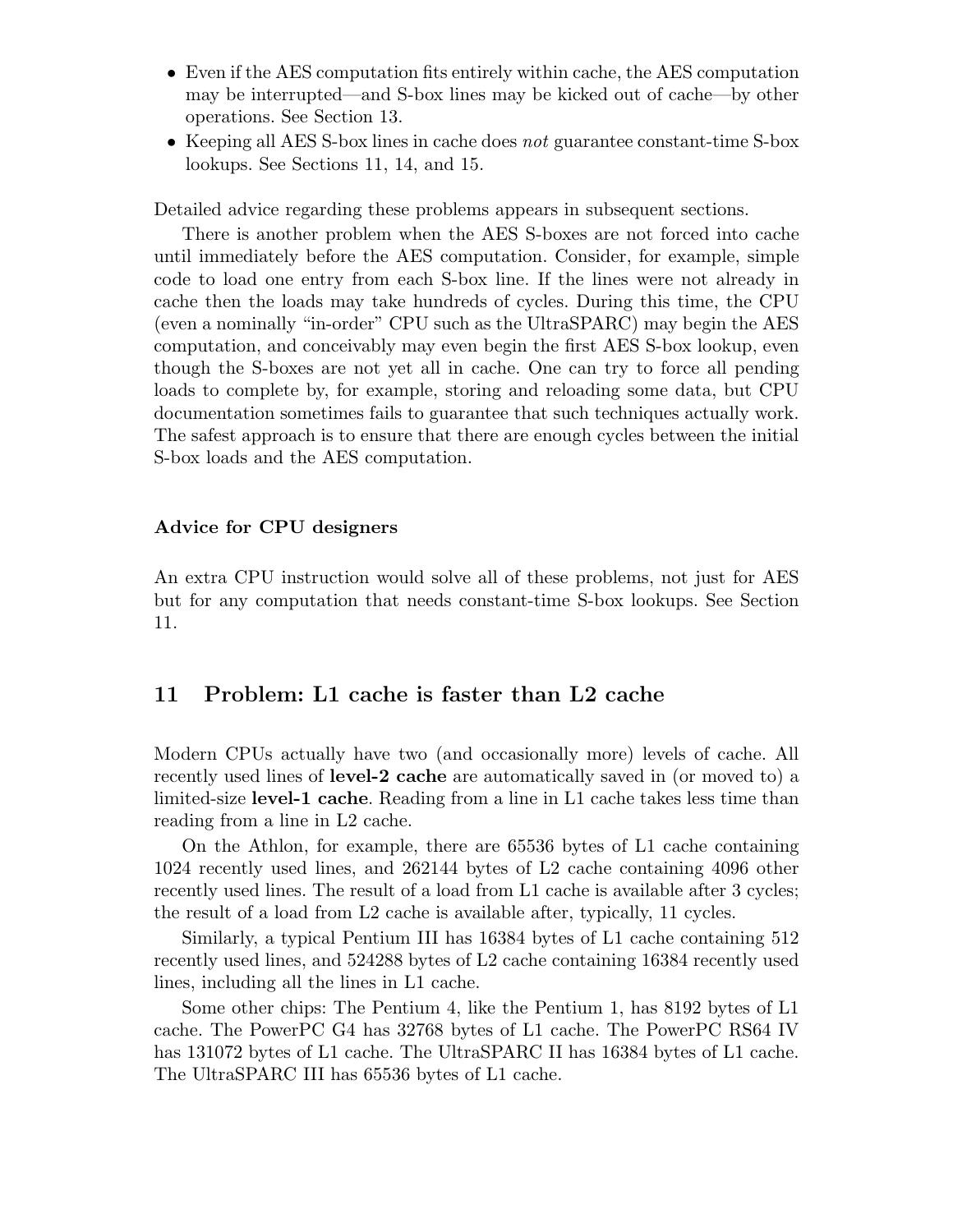### Advice for AES implementors

The obvious way to avoid this leak is to guarantee that all of the AES S-boxes are in L1 cache throughout each AES computation. But, as in Section 10, there are four problems:

- AES S-box lines may be kicked out of L1 cache to make room for memory lines used by computations other than AES.
- AES S-box lines may be kicked out of L1 cache by the AES computation itself.
- AES S-box lines may be kicked out of L1 cache by other operations that interrupt the AES computation.
- Keeping all AES S-box lines in L1 cache does not guarantee constant-time S-box lookups.

See Sections 12, 13, 14, and 15 for further discussion.

### Advice for CPU designers

CPUs could solve these time-variability problems by adding an L1-table-lookup instruction. The instruction would (1) ensure that an entire table is in L1 cache and (2) load a selected table entry in a constant number of CPU cycles. Of course, no timing guarantees are provided for table sizes that do not fit into L1 cache.

A 32-bit instruction can easily name an output register, a register pointing to the start of the table, an index register, a scale (among a few possible values), and a table size (among several possible values). But it seems more natural to use just one bit in the instruction, with special registers pointing to the start and end of the table. Typical applications would keep the registers constant for quite a few instructions.

The most straightforward implementation of the instruction is as follows. Check that each line of the table is in L1 cache; if not, wait for the missing lines to appear in L1 cache. Then load the requested data. Then set a bit saying that the check can be skipped next time—making the next L1-table-lookup instruction as fast as a normal load. Clear the bit whenever the special registers change or any line is evicted from L1 cache.

This instruction is subtly different from a lock-into-cache instruction. It does not prevent eviction—except while it is executing. It can safely be exposed to unprivileged code.

## 12 Problem: Cache associativity is limited

The Athlon's L1 cache is 2-way associative. This means that each line of memory has only 2 locations in L1 cache where it can be placed; all lines with the same address modulo 32768 are competing for those 2 locations. If three lines with the same address modulo 32768 are read, the first line is booted out of the L1 cache.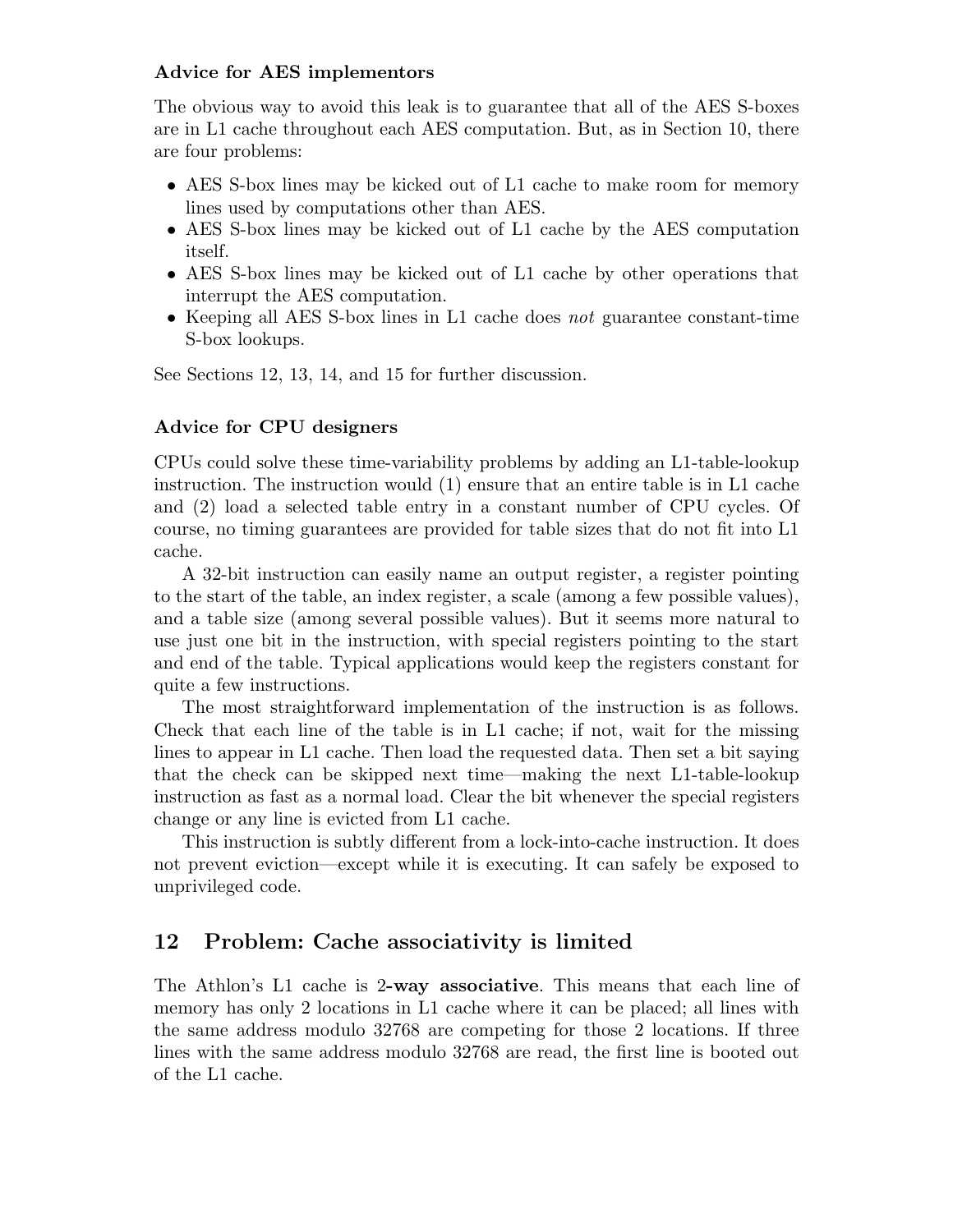Typical AES software uses several different arrays: the AES input; the key (perhaps expanded); the AES output; the stack, for temporary variables; and the AES S-boxes. The positions of these arrays can easily overlap modulo 32768. Consequently, even if the AES software starts by making sure that the AES S-boxes are in L1 cache, it might lose some S-box lines from cache by accessing (e.g.) the key and the stack.

Similarly, a very small amount of code between two AES computations will kick an AES S-box line out of L1 cache if that code happens to access a few lines at matching positions modulo 32768.

The Pentium III's L1 cache is 4-way associative: all lines with the same address modulo 4096 are competing for 4 locations in the L1 cache. The 4-way associativity means that four small arrays can never kick each other out of cache; on the other hand, random positions are much more likely to collide modulo 4096 than modulo 32768.

The Pentium 4's L1 cache is 4-way associative. The PowerPC G4's L1 cache is 8-way associative. The PowerPC RS64 IV's L1 cache is 2-way associative. The UltraSPARC II's L1 cache is 1-way associative ("direct mapped"). The UltraSPARC III's L1 cache is 4-way associative.

#### Advice for AES implementors

The simplest way to prevent variables from kicking each other out of cache is to control the positions of those variables in memory. For example, if a network packet, an AES input, an AES key, an AES output, and the AES S-boxes are adjacent in memory, and if they are collectively small enough to fit into L1 cache, then they will not kick each other out of cache.

A useful space-saving technique is to compress the tables  $T_0, T_1, T_2, T_3$  into a single 2048-byte table with 8-byte entries of the form

$$
(S'[b], S[b], S[b], S[b] \oplus S'[b], S'[b], S[b], S[b], 0).
$$

Observe that  $T_0[b], T_1[b], T_2[b], T_3[b]$  start at, respectively, the first, fourth, third, and second bytes of this entry. Some CPUs do not allow a single instruction to quickly load 4-byte quantities from addresses not divisible by 4, but the Athlon, Pentium, and PowerPC do allow it, and on most of these CPUs there is no speed penalty when the 8-byte entries do not cross 8-byte memory boundaries.

If an AES input and key must be loaded from uncontrolled locations then those loads must be presumed to have kicked some AES S-box lines out of cache. Similarly, any uncontrolled code—even a very small amount of code, such as a simple library call—must be presumed to have kicked some AES S-box lines out of cache. The AES S-boxes must be loaded into L1 cache before the next AES computation.

#### 13 Problem: Code can be interrupted

Assume that the AES S-boxes are in L1 cache at the beginning of the AES computation, and that nothing in the AES computation kicks any S-box lines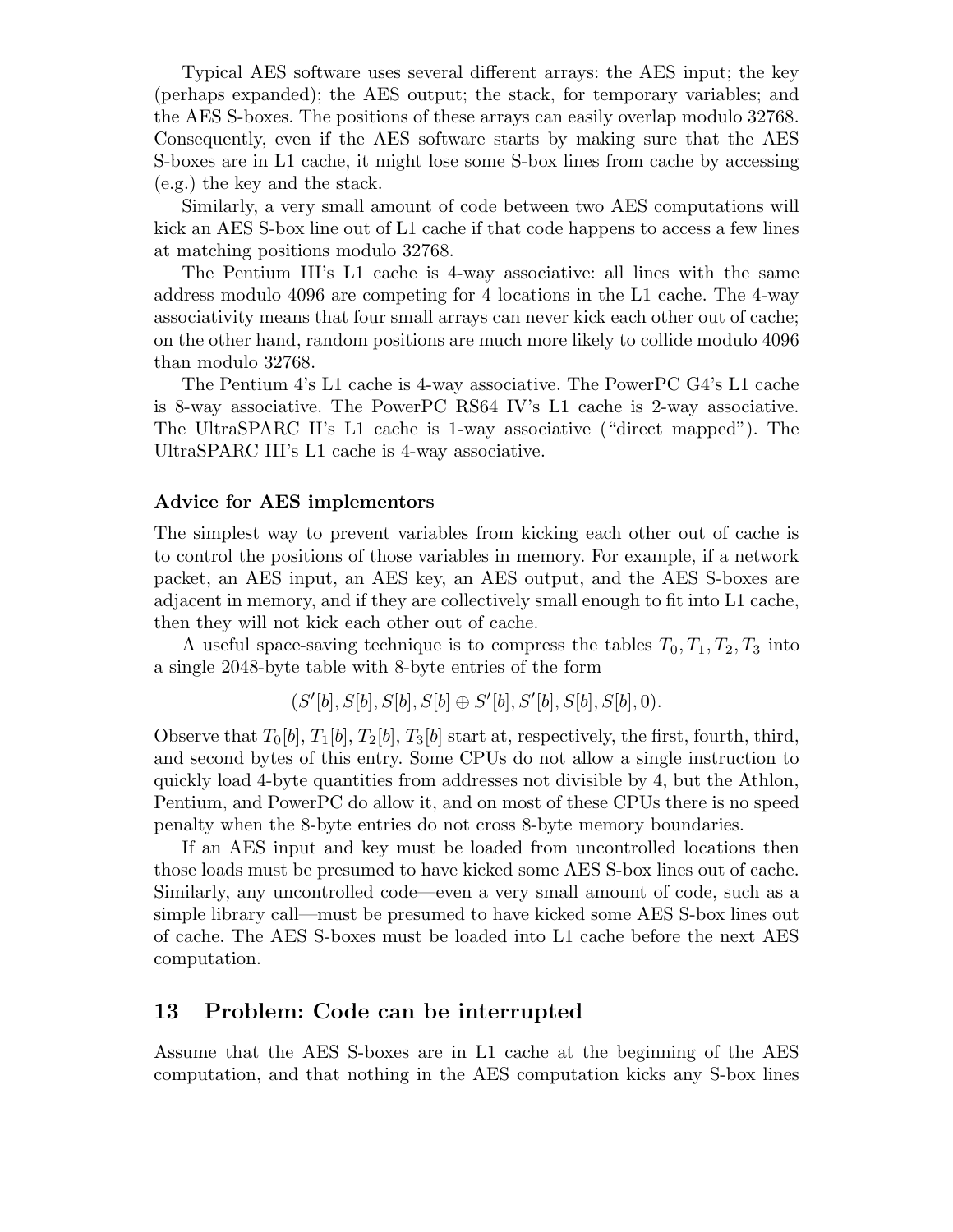out of L1 cache. Does this guarantee that the S-boxes are in L1 cache throughout the entire computation? No! The problem is that the AES computation might pause in the middle to allow another program to run.

This type of problem was briefly mentioned by Tsunoo et al. in [22, Section 5] ("clear a cache during the encryption"). Osvik and Tromer have announced full key recovery using this type of attack against a server on the same computer; the announcement came in February 2005, a few months after the initial publication of this paper, but the attack was developed independently. The Osvik-Tromer attack has the amusing feature of recovering some key bits without receiving any data directly from the AES computation: it detects AES cache misses through timings of another process rather than timings of the AES computation.

Here are three examples of how the AES computation might be interrupted:

- The network supplies an incoming packet, or the disk supplies a block of data, demanding immediate attention from the operating system. The operating system's network driver or disk driver is likely to kick S-box lines out of L1 cache.
- A CPU timer interrupts this process, giving the operating system a chance to run another process that has been waiting for a while to use the CPU. Even if the operating system does not switch to another process, the operating system itself can kick S-box lines out of L1 cache.
- Exploited by Osvik and Tromer: A Pentium 4 CPU with "hyperthreading" decides, during a cycle when the AES computation is not using all of the CPU's resources, to follow a pending instruction from another process. That instruction might kick an S-box line out of L1 cache.

#### Advice for AES implementors

Pentium 4 hyperthreading can easily be disabled by the computer owner. AES implementors should encourage computer owners to disable hyperthreading.

Other process interruptions are much more difficult to handle. A process on a single-CPU system can detect any serious interruption by checking the CPU's cycle counter before and after the AES computation; unfortunately, by the time the interruption has been detected, the damage has already been done!

One solution is to incorporate cryptographic software into the operatingsystem kernel. The kernel can disable interrupts during the AES computation. Most CPUs have emergency interrupts that cannot be disabled, but the kernel can, and typically does, handle those by shutting down the computer.

I am not aware of any other solutions. As far as I can tell, current systems do not provide any way for non-kernel code to guarantee constant-time S-box lookups.

Additional kernel code is usually a security threat: every line of kernel code has complete control over the computer and needs to be carefully reviewed for security problems. But this is not a reason to keep cryptographic functions such as AES out of the kernel. AES software needs to be carefully reviewed for security problems whether or not it is in the kernel.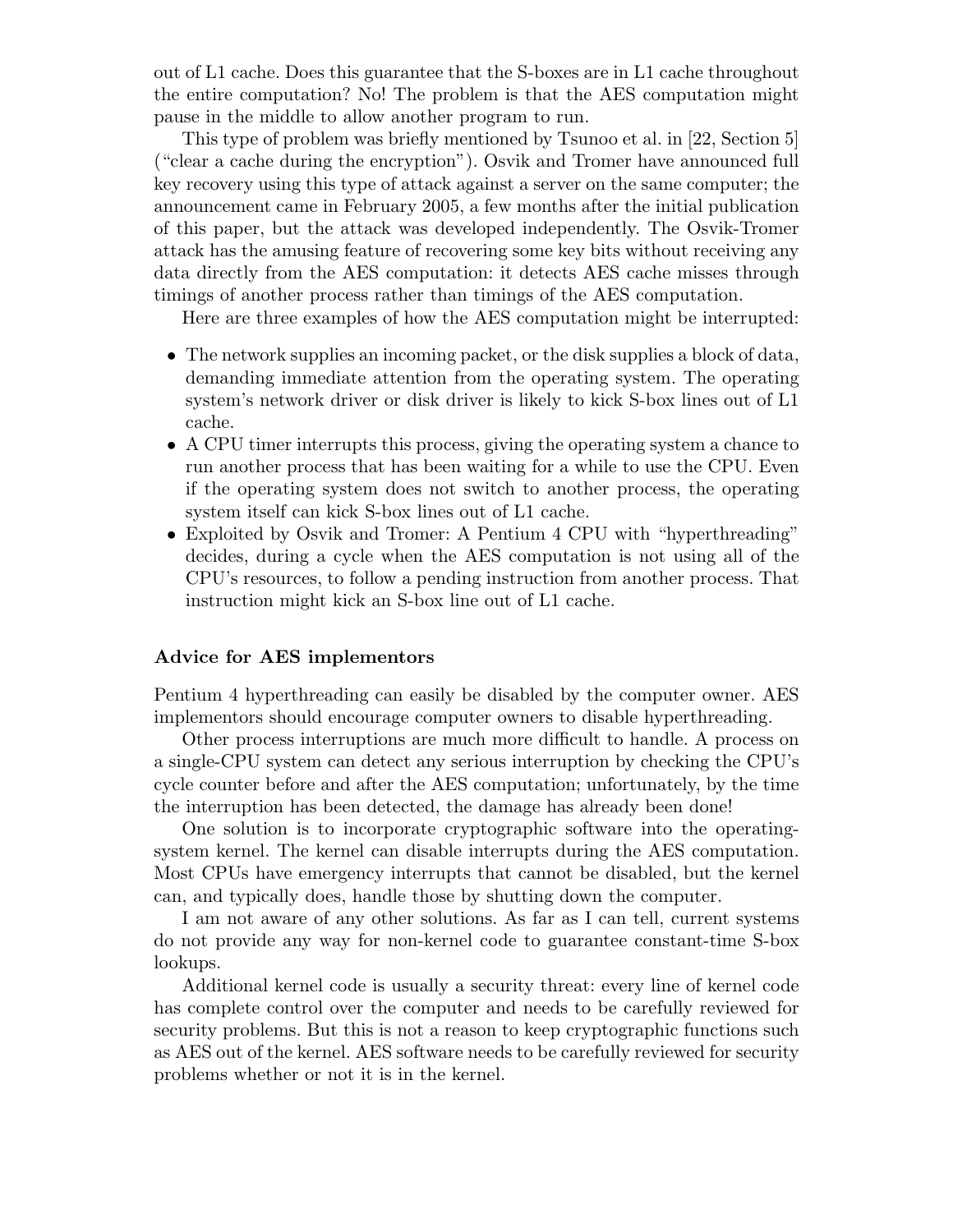#### Advice for CPU designers

CPUs and operating systems obviously cannot allow unprivileged code to disable interrupts, but they could allow unprivileged code to take different action upon return from an interrupt. AES software could then set an interrupt return address that restarts the AES computation. If the computation is restarted repeatedly (because interrupts are occurring at surprisingly high frequency), the software could switch to a slow computation without S-boxes.

A more efficient alternative is for CPUs to put a specified table back into L1 cache upon interrupt return. Of course, the same effect is achieved by the L1-table-lookup instruction proposed in Section 11; the instruction is restarted upon interrupt return, if it is interruptible in the first place.

## 14 Problem: Stores can interfere with loads

Assume that all AES S-boxes are in L1 cache throughout the AES computation. Does this guarantee constant-time S-box lookups? No!

On some CPUs, a load from L1 cache takes slightly more time if it involves the same set of cache lines as a recent store to L1 cache. For example, on the Pentium III, a load from L1 cache takes slightly more time if it involves the same cache line modulo 4096 as a recent store to L1 cache. I learned this effect from [12, Section 14.7], and mentioned it briefly in the first version of this paper. Intel in [3, page 2.43] has documented the same effect for the Pentium M.

As far as I know, all previous AES software for the Pentium III stores data to the stack during the main loop. The relevant stack locations can overlap Sbox lines modulo 4096; they are guaranteed to do so if the AES tables are 4096 consecutive bytes, for example. The stores then interfere with loads from those S-box lines, causing a detectable input-dependent timing burp.

Let me emphasize this point: the time taken to load an array element can depend on the array index even if all array entries are in L1 cache. Keeping the AES S-boxes in L1 cache throughout the AES computation does not guarantee that AES S-box lookups take constant time.

#### Advice for AES implementors

AES software for the Pentium can avoid load-store conflicts as follows. Use compressed 2048-byte S-boxes as described in Section 12. At the beginning of the AES computation, shift the stack to a position just below the beginning of the AES S-boxes modulo 4096. Here are the relevant instructions at the top and bottom of my aes\_ppro software:

```
aes_ppro:
eax = espeax -= aes_ppro_constants
eax &= 4096
eax += 208
```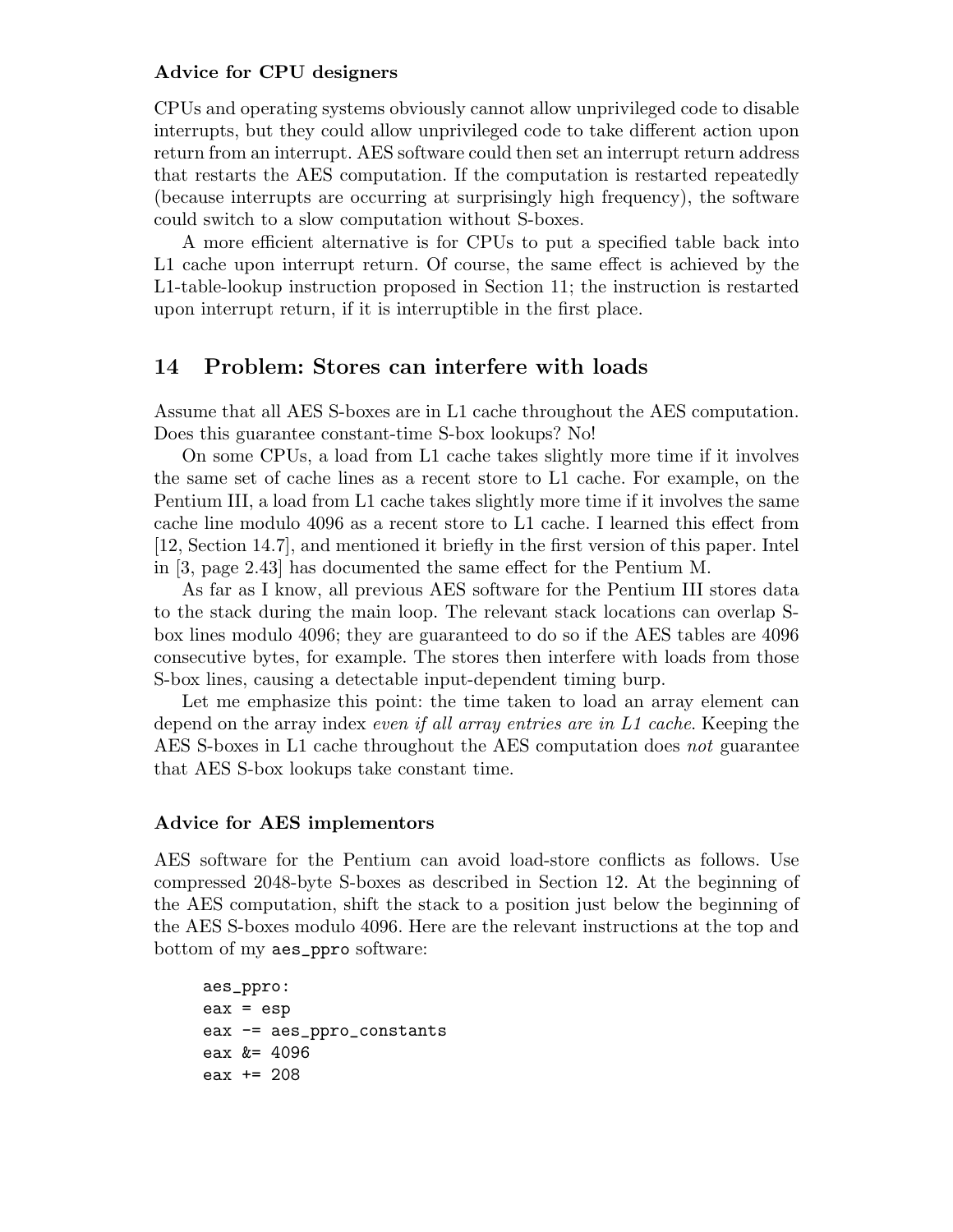esp -= eax ... esp += eax return

After the initial adjustment of esp, the 208 bytes  $\exp[0]$ ,  $\exp[1]$ , ...,  $\exp[207]$ are just before the 2048-byte AES tables (aes\_ppro\_constants) modulo 4096, so stores to those stack positions do not interfere with table loads.

## 15 Problem: Cache-bank throughput is limited

Assume that all AES S-boxes are in L1 cache throughout the AES computation, and that the AES software avoids the load-store interference described in Section 14. Does this guarantee constant-time S-box lookups? No! On some CPUs, loads from L1 cache can bump into each other, taking slightly different amounts of time depending on their addresses.

On the Athlon, each 64-byte cache line is divided into 8 banks. Usually the L1 cache can perform two loads from L1 cache every cycle. However, if the two loads are from bank 0 of two lines with different addresses modulo 32768, or from bank 1 of two such lines, etc., then the second load will wait for a cycle.

This paper began when I wrote some Athlon AES software and noticed this effect in the AES timings. Thanks to Andreas Kaiser for drawing my attention to [2, Section 5.8], which documents the same effect for the Opteron. I published the first version of this paper on 2004.11.11.

This timing variability is not specific to the Athlon line of CPUs. For example, the Pentium 1 has similar cache-bank conflicts. See [12, Section 10.2].

#### Advice for AES implementors

There are two approaches to eliminating this timing leak on the Athlon. The first approach is to control which banks are used. One can, as an extreme, use 64-byte spacing between  $T_i$  entries, so that a load from  $T_i$  always uses the same bank, independent of the array index. But this slows down the computation, for two reasons:

- Multiplying an array index by 64 takes an extra instruction compared to multiplying it by 1, 2, 4, or 8.
- The tables are spread across eight times as many cache lines as before, so forcing the tables into cache takes many more instructions.

The large tables also make it more difficult to place variables as described in Sections 12 and 14.

The second approach is to arrange for each load to take place in a separate cycle. The Athlon spreads instructions across three execution units, each of which can perform at most one load per cycle; my current aes\_athlon software appears to successfully eliminate all cache-bank conflicts by putting all of the loads into a single execution unit. I handled the instruction spreading as follows: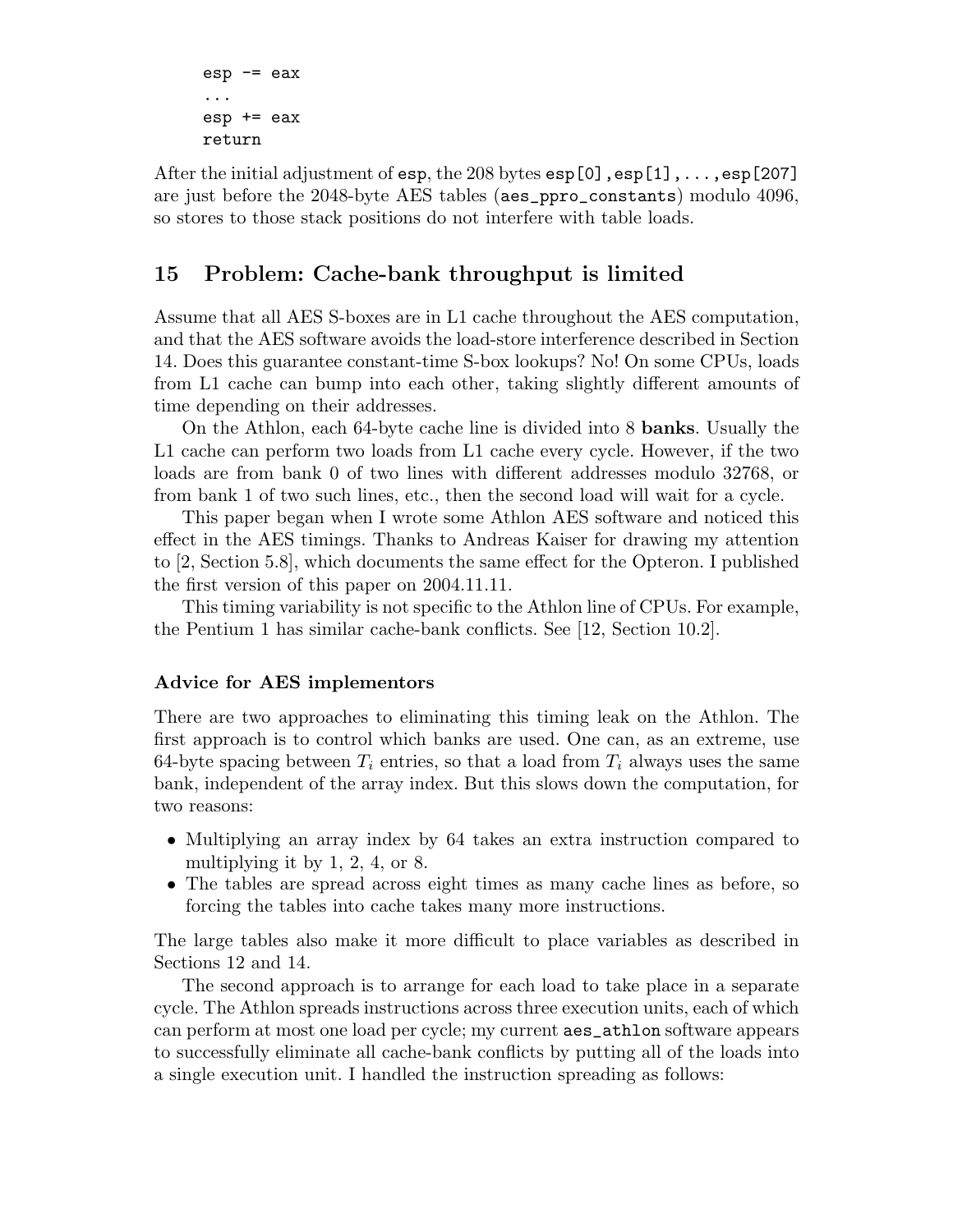- Arrange instructions in groups of three, with each load instruction at the beginning of a group. The idea is that the three instructions will be assigned to the three execution units in order. There are, however, many exceptions that have to be avoided.
- Do not allow instruction groups to cross a 16-byte boundary in memory. The AMD manuals do not make clear how instructions are assigned to execution units when this rule is violated. (I have heard a simple model for this, based on a vague comment from AMD, but I know from experiment that the model is incorrect.) Following this rule often requires inserting no-op groups of various lengths, as discussed below.
- Use 0x90 for a 1-byte no-op, 0x66 0x90 for a 2-byte no-op, lea ( $\text{#sep}$ ),  $\text{#sep}$ for a 3-byte no-op, and lea 0(%esp),%esp for a 4-byte no-op. Some other no-ops are too complicated for the Athlon to handle in a group.
- To save CPU time, insert instruction prefixes when possible to eliminate noop groups. Most instructions are unaffected by an 0x3e prefix (data segment) or an 0x2e 0x3e prefix (code segment, data segment); experiment indicates that the Athlon can handle two 1-byte prefixes on each instruction in a group.

A similar approach will work for the Pentium 1. The Pentium 1 has completely different (and much better documented) instruction-scheduling rules, but the basic idea is the same: never try two loads in a single cycle.

Other CPUs must be carefully reviewed for the types of timing variance described in this section and the previous section, and for any other inputdependent timings. Every new CPU poses a potential new challenge. Even if my code successfully runs in constant time on an Athlon, for example, it might not run in constant time on an Opteron or Athlon 64.

## References

- 1. —, Secure hash standard, Federal Information Processing Standard 180-2, National Institute of Standards and Technology, Washington, 2002. URL: http://csrc. nist.gov/publications/fips/.
- 2. —, Software optimization guide for AMD Athlon 64 and AMD Opteron processors, Advanced Micro Devices, 2004. URL: http://www.amd.com/us-en/assets/ content type/white papers and tech docs/25112.PDF.
- 3. —, IA-32 Intel architecture optimization: reference manual, Intel Corporation, 2004. URL: http://www.intel.com/design/pentium4/manuals/index new.htm.
- 4. Paulo S. L. M. Barreto, The AES block cipher in  $C++$  (2003). URL: http:// planeta.terra.com.br/informatica/paulobarreto/EAX++.zip.
- 5. Daniel J. Bernstein, A software implementation of NIST P-224 (2001). URL: http://cr.yp.to/talks.html#2001.10.29.
- 6. Johannes Bloemer, Jorge Guajardo Merchan, Volker Krummel, Provably secure masking of AES (2004). URL: http://eprint.iacr.org/2004/101/.
- 7. David Brumley, Dan Boneh, Remote timing attacks are practical (2003). URL: http://crypto.stanford.edu/~dabo/papers/ssl-timing.pdf.
- 8. Larry Campbell, Tenex hackery (1991). URL: http://groups-beta.google.com/ group/alt.folklore.computers/msg/00d243bb0caa9f69?dmode=source.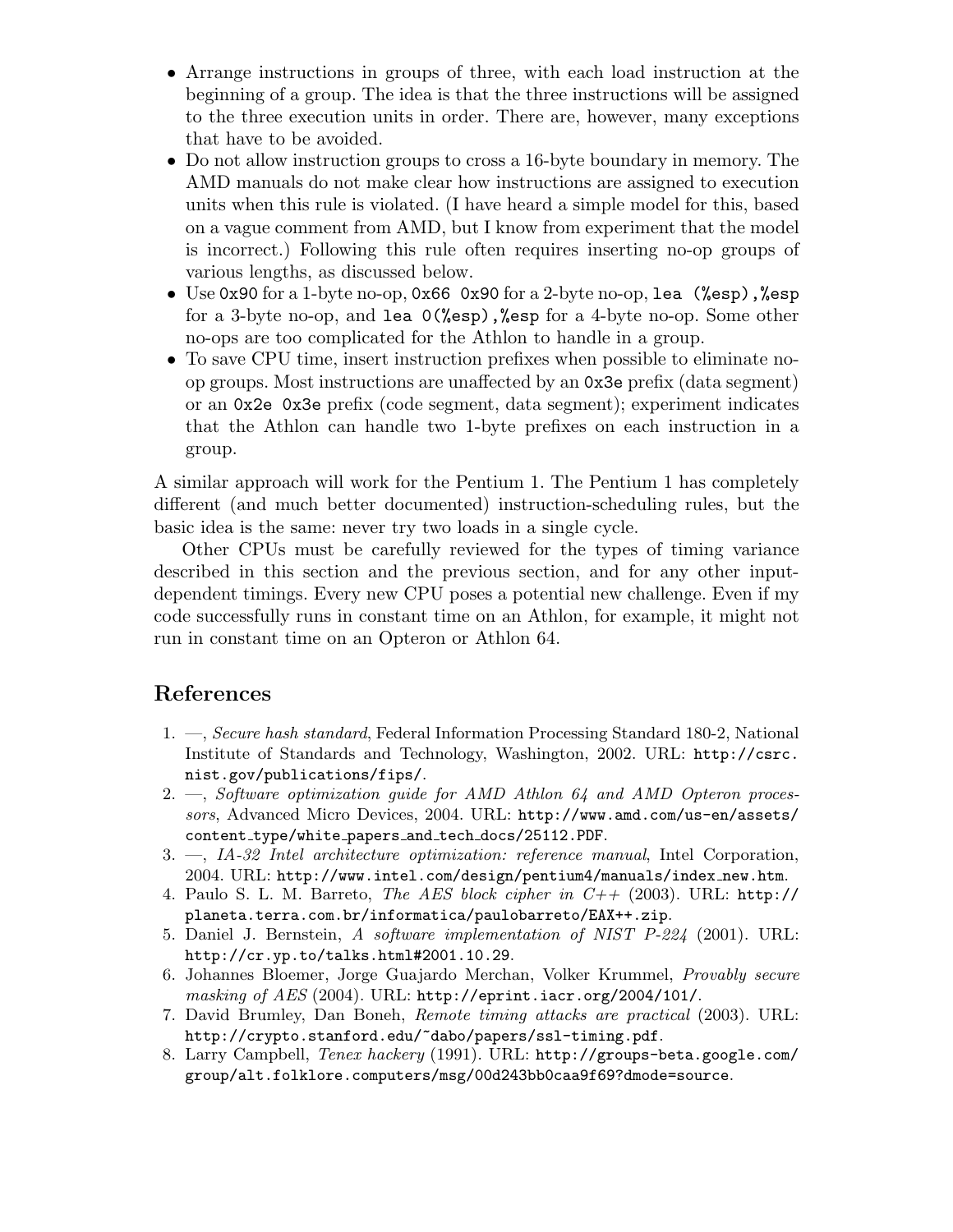- 9. Joan Daemen, Vincent Rijmen, Resistance against implementation attacks: a comparative study of the AES proposals (1999). URL: http://csrc.nist.gov/ CryptoToolkit/aes/round1/pubcmnts.htm.
- 10. Niels Ferguson, Bruce Schneier, Practical cryptography, Wiley, 2003. ISBN 0471223573.
- 11. Niels Ferguson, Doug Whiting, Bruce Schneier, John Kelsey, Stefan Lucks, Tadayoshi Kohno, Helix: fast encryption and authentication in a single cryptographic primitive, in  $[13]$   $(2003)$ ,  $330-346$ . URL: http://www.macfergus.com/helix/.
- 12. Agner Fog, How to optimize for the Pentium family of microprocessors, 2004. URL: http://www.agner.org/assem/.
- 13. Thomas Johansson (editor), Fast software encryption: 10th international workshop, FSE 2003, Lund, Sweden, February 24–26, 2003, revised papers, Lecture Notes in Computer Science, 2887, Springer-Verlag, Berlin, 2003. ISBN 3–540–20449–0.
- 14. John Kelsey, Bruce Schneier, David Wagner, Chris Hall, Side channel cryptanalysis of product ciphers, Journal of Computer Security 8 (2000), 141–158. ISSN 0926– 227X.
- 15. Neal Koblitz (editor), Advances in cryptology—CRYPTO '96, Lecture Notes in Computer Science, 1109, Springer-Verlag, Berlin, 1996.
- 16. Paul C. Kocher, Timing attacks on implementations of Diffie-Hellman, RSA, DSS, and other systems, in [15] (1996), 104–113. URL: http://www.cryptography.com/ timingattack/paper.html.
- 17. François Koeune, Jean-Jacques Quisquater, A timing attack against Rijndael (1999). URL: http://www.dice.ucl.ac.be/crypto/techreports.html.
- 18. David A. McGrew, John Viega, The security and performance of the Galois/counter mode of operation (2004). URL: http://eprint.iacr.org/2004/193/.
- 19. James Nechvatal, Elaine Barker, Lawrence Bassham, William Burr, Morris Dworkin, James Foti, Edward Roback, Report on the development of the Advanced Encryption Standard (AES), Journal of Research of the National Institute of Standards and Technology 106 (2001). URL: http://nvl.nist.gov/pub/nistpubs/ jres/106/3/cnt106-3.htm.
- 20. Daniel Page, Theoretical use of cache memory as a cryptanalytic side-channel (2002). URL: http://eprint.iacr.org/2002/169/.
- 21. Bart Preneel (editor), Fast software encryption: second international workshop, Leuven, Belgium, 14–16 December 1994, proceedings, Lecture Notes in Computer Science, 1008, Springer-Verlag, Berlin, 1995. ISBN 3–540–60590–8.
- 22. Yukiyasu Tsunoo, Teruo Saito, Tomoyasu Suzaki, Maki Shigeri, Hiroshi Miyauchi, Cryptanalysis of DES implemented on computers with cache, in [23] (2003), 62–76.
- 23. Colin D. Walter, Cetin K. Koc, Christof Paar (editors), Cryptographic hardware and embedded systems—CHES 2003, Springer-Verlag, Berlin, 2003. ISBN 3–540– 40833–9.
- 24. David J. Wheeler, Roger M. Needham, TEA, a tiny encryption algorithm, in [21] (1995), 363–366.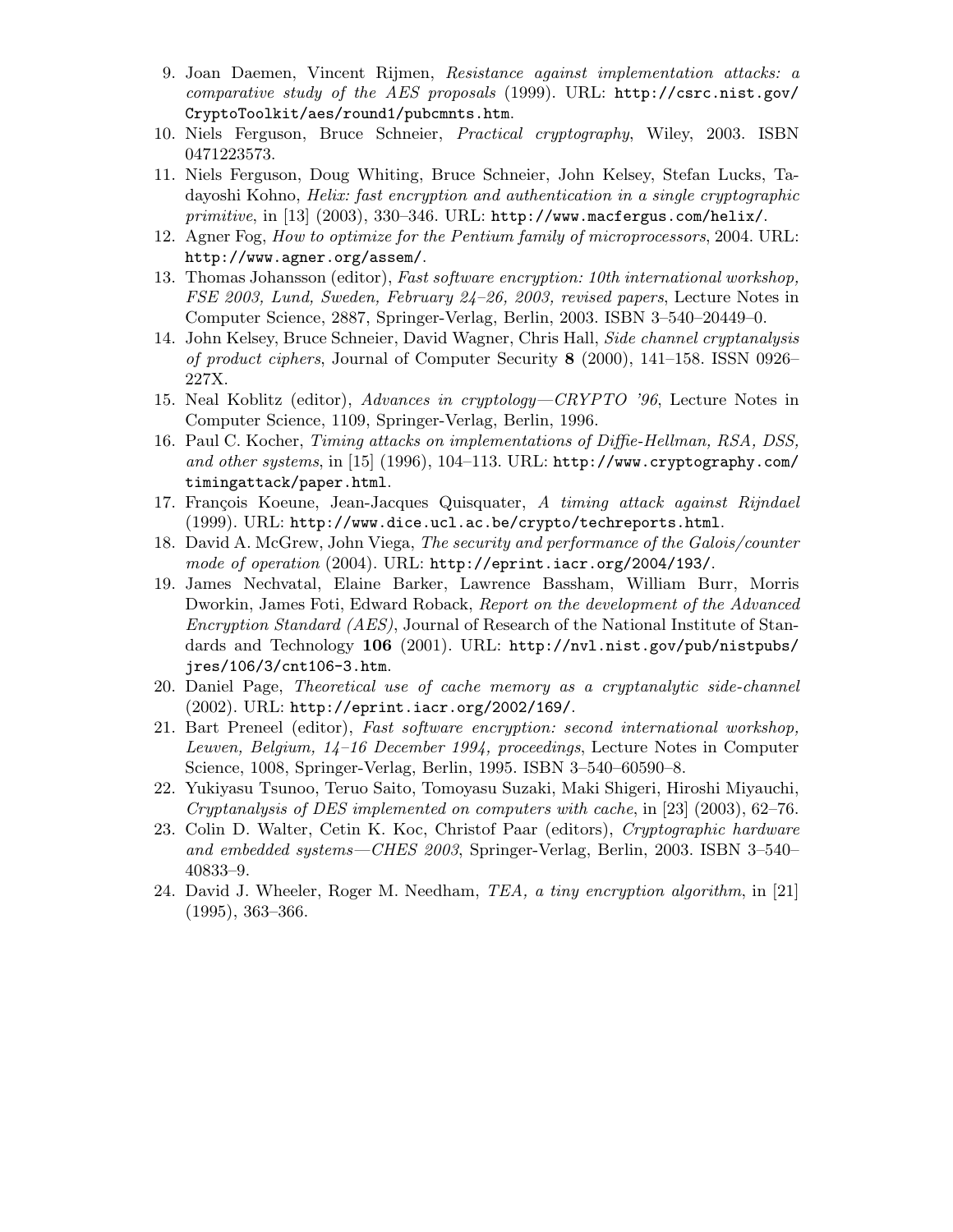```
A Appendix: server.c
#include <sys/types.h>
#include <sys/socket.h>
#include <netinet/in.h>
#include <openssl/aes.h>
unsigned int timestamp(void)
{
 unsigned int bottom;
 unsigned int top;
 asm volatile(".byte 15;.byte 49" : "=a"(bottom),"=d"(top));
 return bottom;
}
unsigned char key[16];
AES_KEY expanded;
unsigned char zero[16];
unsigned char scrambledzero[16];
void handle(char out[40],char in[],int len)
{
 unsigned char workarea[len * 3];
  int i;
  for (i = 0; i < 40; ++i) out [i] = 0;*(unsigned int *) (out + 32) = timestamp();
  if (len < 16) return;
  for (i = 0; i < 16; ++i) out [i] = in[i];for (i = 16; i < len;++i) workarea[i] = in[i];AES_encrypt(in,workarea,&expanded);
  /* a real server would now check AES-based authenticator, */
  /* process legitimate packets, and generate useful output */
  for (i = 0; i < 16;++i) out[16 + i] = scrambledzero[i];
  *(unsigned int *) (out + 36) = timestamp();
}
```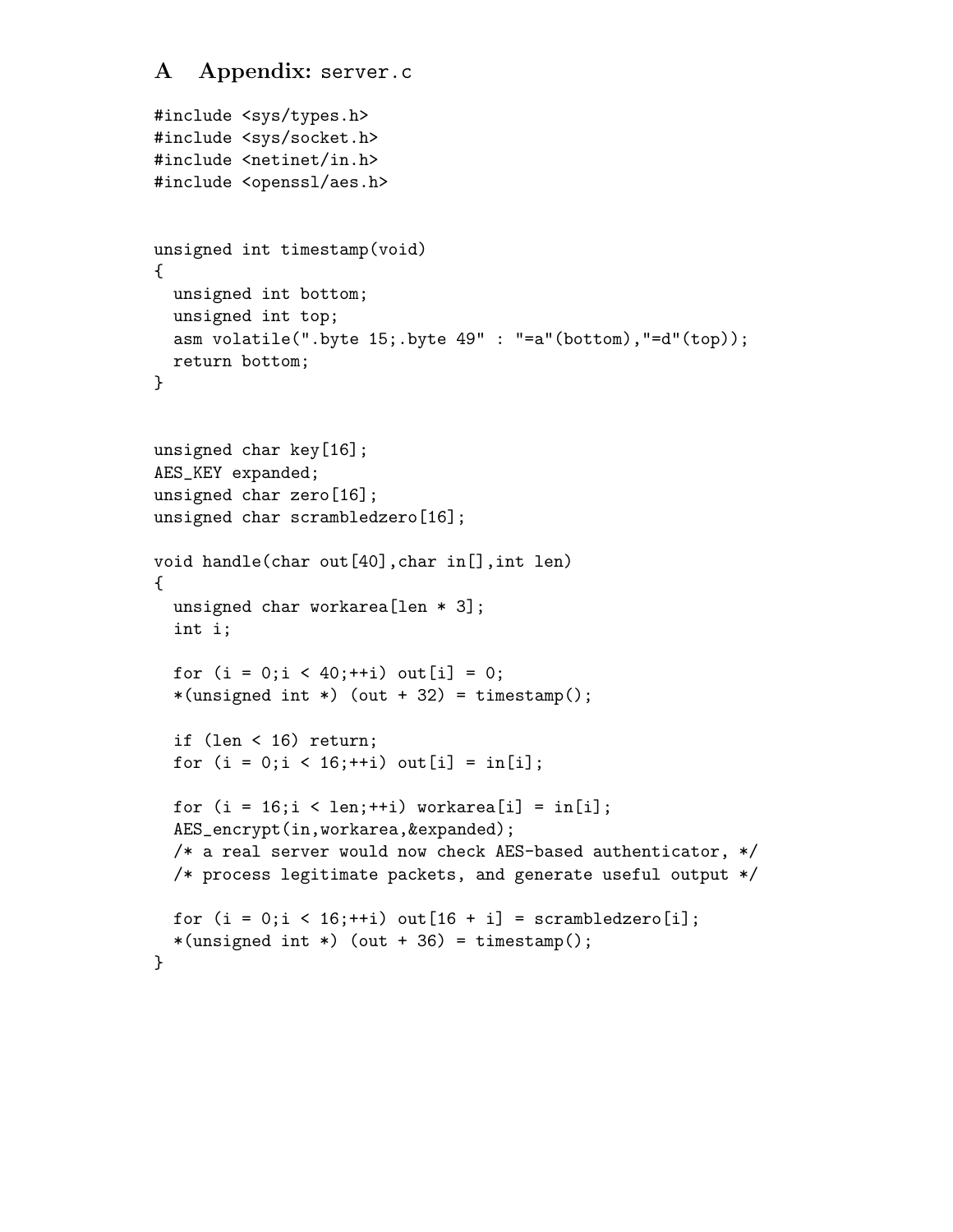```
struct sockaddr_in server;
struct sockaddr_in client; socklen_t clientlen;
int s;
char in[1537];
int r;
char out[40];
main(int argc,char **argv)
{
  if (read(0,key,sizeof key) < sizeof key) return 111;
  AES_set_encrypt_key(key,128,&expanded);
  AES_encrypt(zero,scrambledzero,&expanded);
  if (!argv[1]) return 100;
  if (!inet_aton(argv[1],&server.sin_addr)) return 100;
  server.sin_family = AF_INET;
  server.sin_port = htons(10000);
  s = socket(AF_INET,SOCK_DGRAM,0);
  if (s == -1) return 111;
  if (bind(s, (struct \, socket \, *)) &server, sizeof server) == -1)
    return 111;
  for (;;) {
    clientlen = sizeof client;
    r = \text{recvfrom}(s, in, size of in, 0),(struct sockaddr *) &client,&clientlen);
    if (r < 16) continue;
    if (r >= sizeof in) continue;
    handle(out,in,r);
    sendto(s,out,40,0,(struct sockaddr *) &client,clientlen);
 }
}
```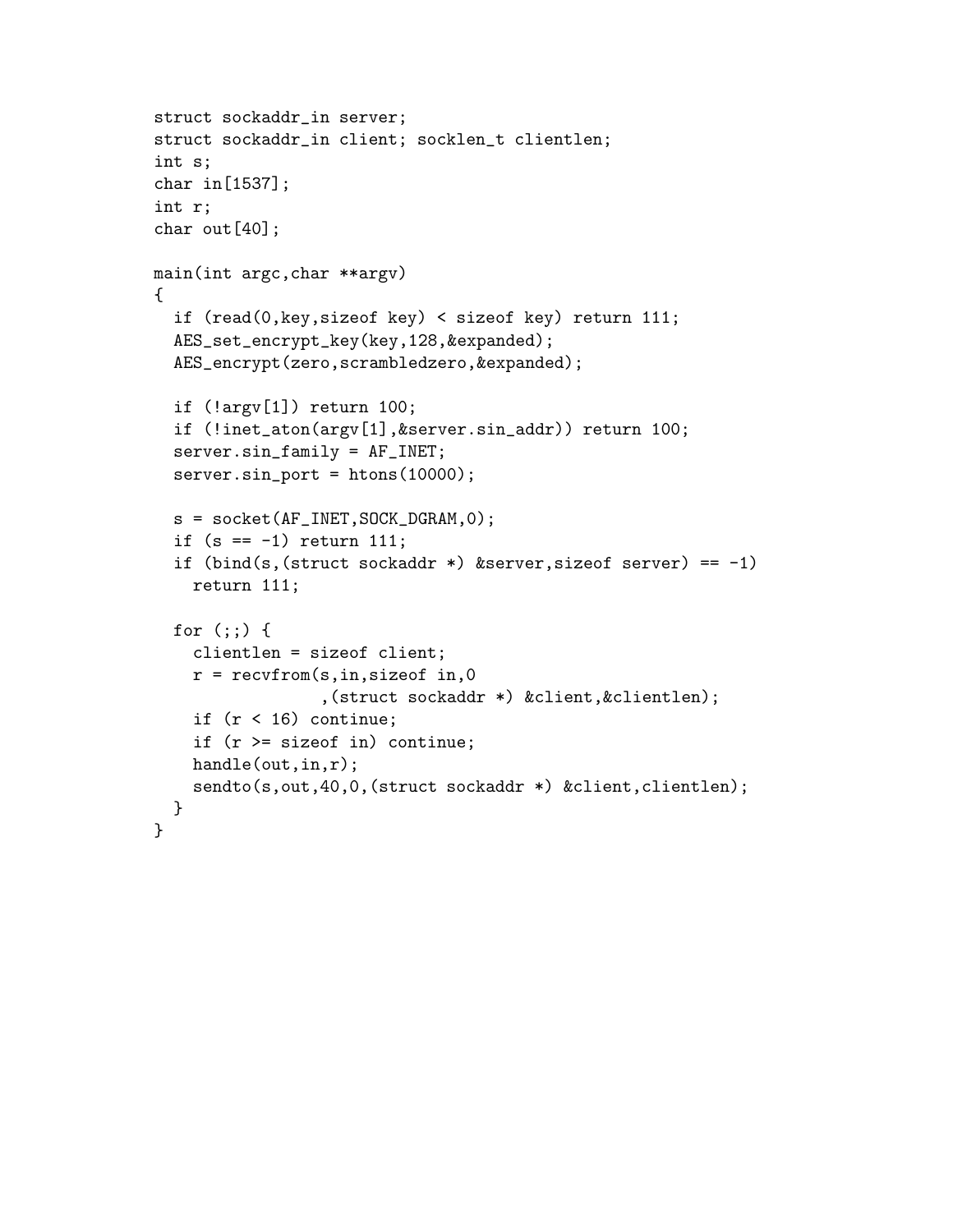# B Appendix: study.c

```
#include <sys/types.h>
#include <sys/wait.h>
#include <sys/socket.h>
#include <netinet/in.h>
#include <arpa/inet.h>
#include <unistd.h>
#include <stdlib.h>
#include <signal.h>
#include <poll.h>
#include <string.h>
#include <stdio.h>
#include <math.h>
double packets;
double ttotal;
double t[16][256];
double tsq[16][256];
long long tnum[16][256];
double u[16][256];
double udev[16][256];
char n[16];
void tally(double timing)
{
  int j;
  int b;
  for (j = 0; j < 16; ++j) {
    b = 255 \& (int) n[j];++packets;
    ttotal += timing;
    t[j][b] += timing;
    tsq[j][b] += timing * timing;
    tnum[j][b] += 1;}
}
```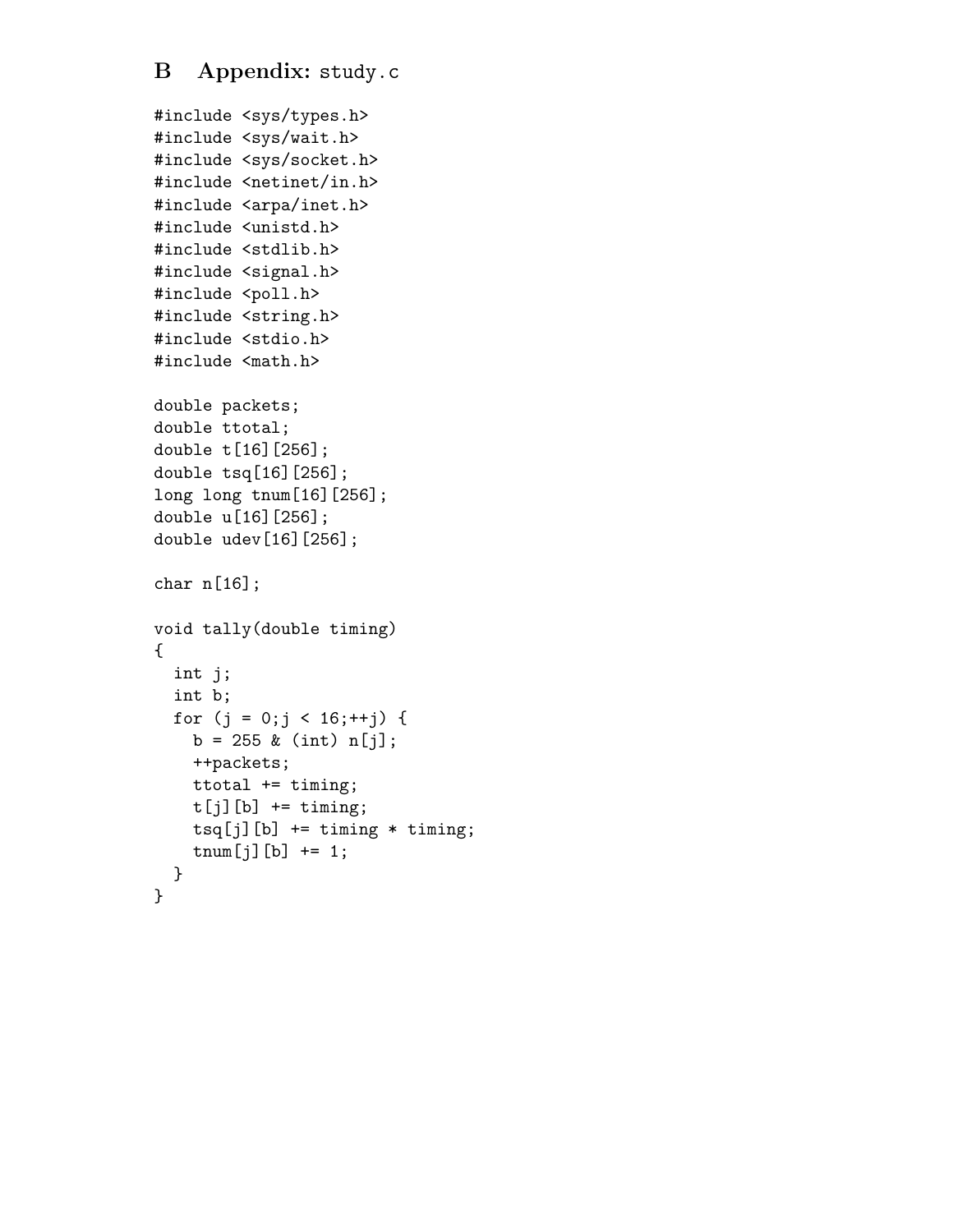```
int s;
int size;
void studyinput(void)
{
  int j;
  char packet[2048];
  char response[40];
  struct pollfd p;
  for (:;) \{if (size < 16) continue;
    if (size > sizeof packet) continue;
    /* a mediocre PRNG is sufficient here */
    for (j = 0; j < size; ++j) packet[j] = random();
    for (j = 0; j < 16; ++j) n[j] = packet[j];send(s,packet,size,0);
    p.fd = s;p.events = POLLIN;
    if (poll(\&p,1,100) \le 0) continue;
    while (p.revents & POLLIN) {
      if (recv(s,response,sizeof response,0) == sizeof response) {
        if (!memcmp(packet,response,16)) {
          unsigned int timing;
          timing = *(unsigned int *) (response + 36);
          timing - * (unsigned int *) (response + 32);
          if (timing < 10000) { /* clip tail to reduce noise */
            tally(timing);
            return;
          }
        }
      }
      if (poll(\&p,1,0) \le 0) break;
    }
 }
}
```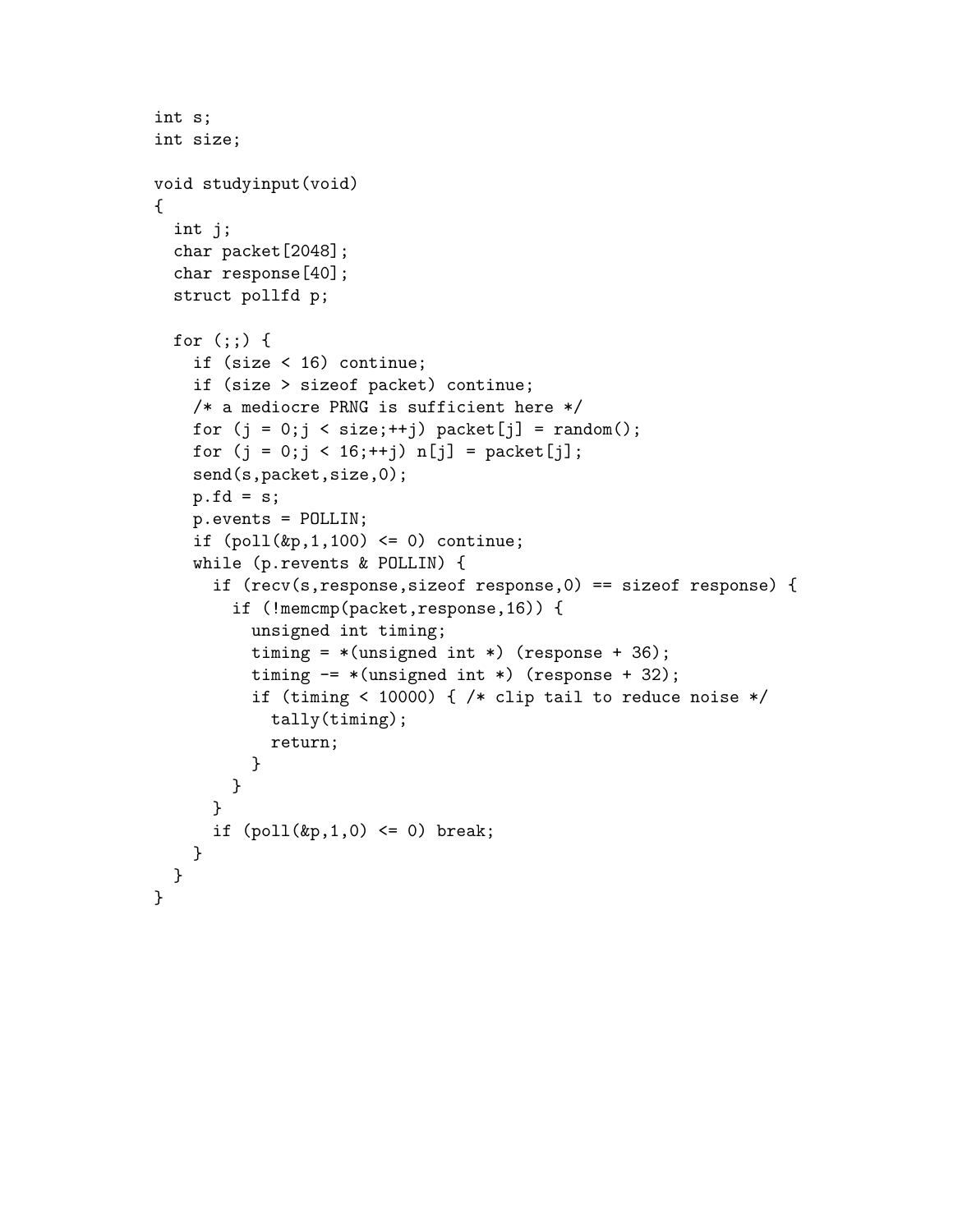```
void printpatterns(void)
{
  int j;
  int b;
  double taverage;
  taverage = ttotal / packets;
  for (j = 0; j < 16; ++j)for (b = 0;b < 256;++b) {
      u[j][b] = t[j][b] / tnum[j][b];udev[j][b] = tsq[j][b] / tun[j][b];udev[j][b] -= u[j][b] * u[j][b];
      udev[j][b] = sqrt(udev[j][b]);}
  for (j = 0; j < 16;++j) {
    for (b = 0;b < 256;++b) {
      printf("%2d %4d %3d %lld %.3f %.3f %.3f %.3f\n"
        ,j
        ,size
        ,b
        ,tnum[j][b]
        ,u[j][b]
        ,udev[j][b]
        ,u[j][b] - taverage
        ,udev[j][b] / sqrt(tnum[j][b])
        );
    }
  }
 fflush(stdout);
}
int timetoprint(long long inputs)
{
  if (inputs < 10000) return 0;
  if (!(inputs & (inputs - 1))) return 1;
  return 0;
}
```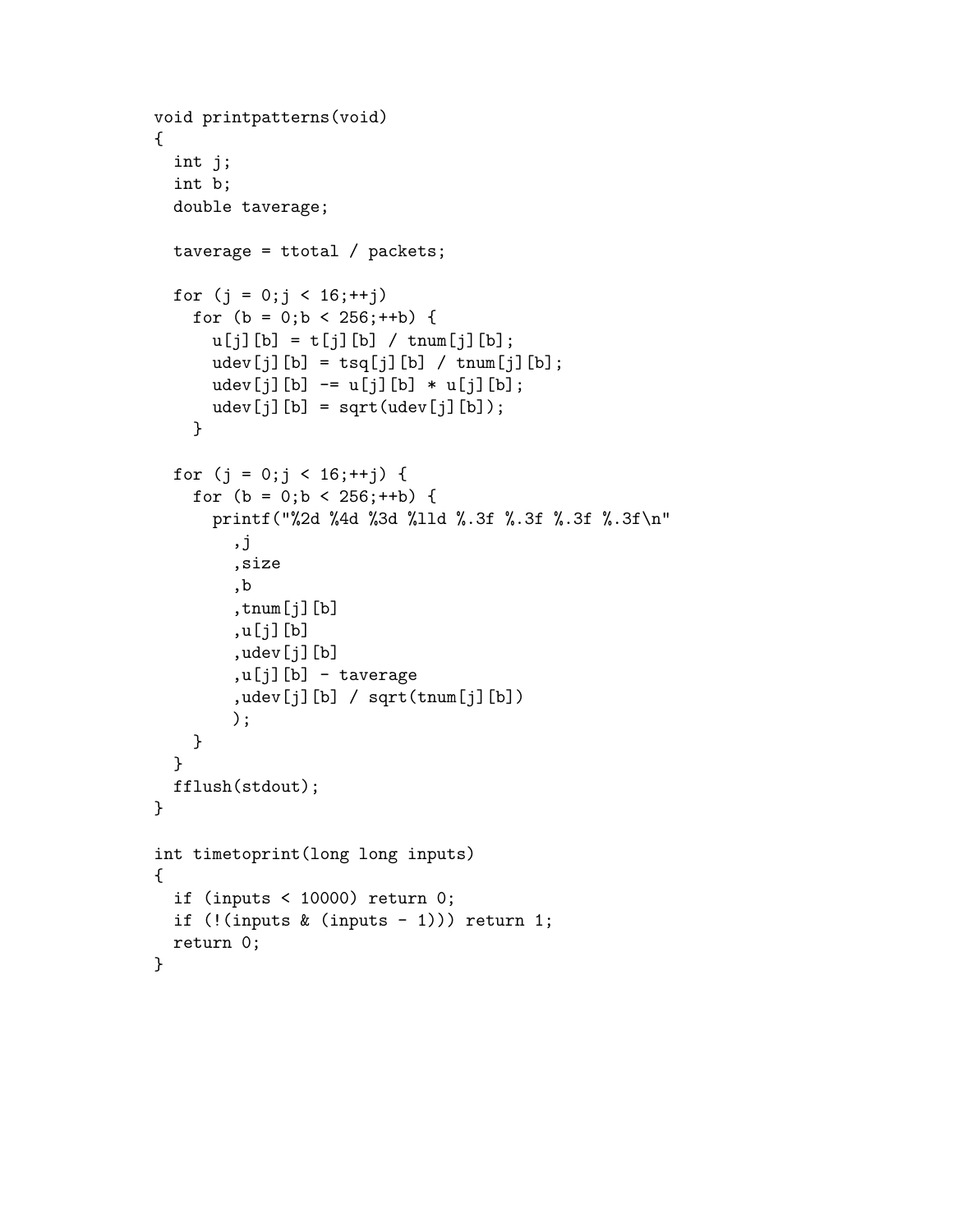```
int main(int argc,char **argv)
{
  struct sockaddr_in server;
  long long inputs = 0;
  if (!argv[1]) return 100;
 if (!inet_aton(argv[1],&server.sin_addr)) return 100;
  server.sin_family = AF_INET;
  server.sin_port = htons(10000);
  if (!argv[2]) return 100;
  size = atoi(argv[2]);while ((s = socket(AF_INET, SICK_DGRAM, 0)) == -1) sleep(1);while (connect(s,(struct sockaddr *) &server,sizeof server
                ) == -1) sleep(1);
  for (;;) {
    studyinput();
    ++inputs;
    if (timetoprint(inputs)) printpatterns();
 }
}
```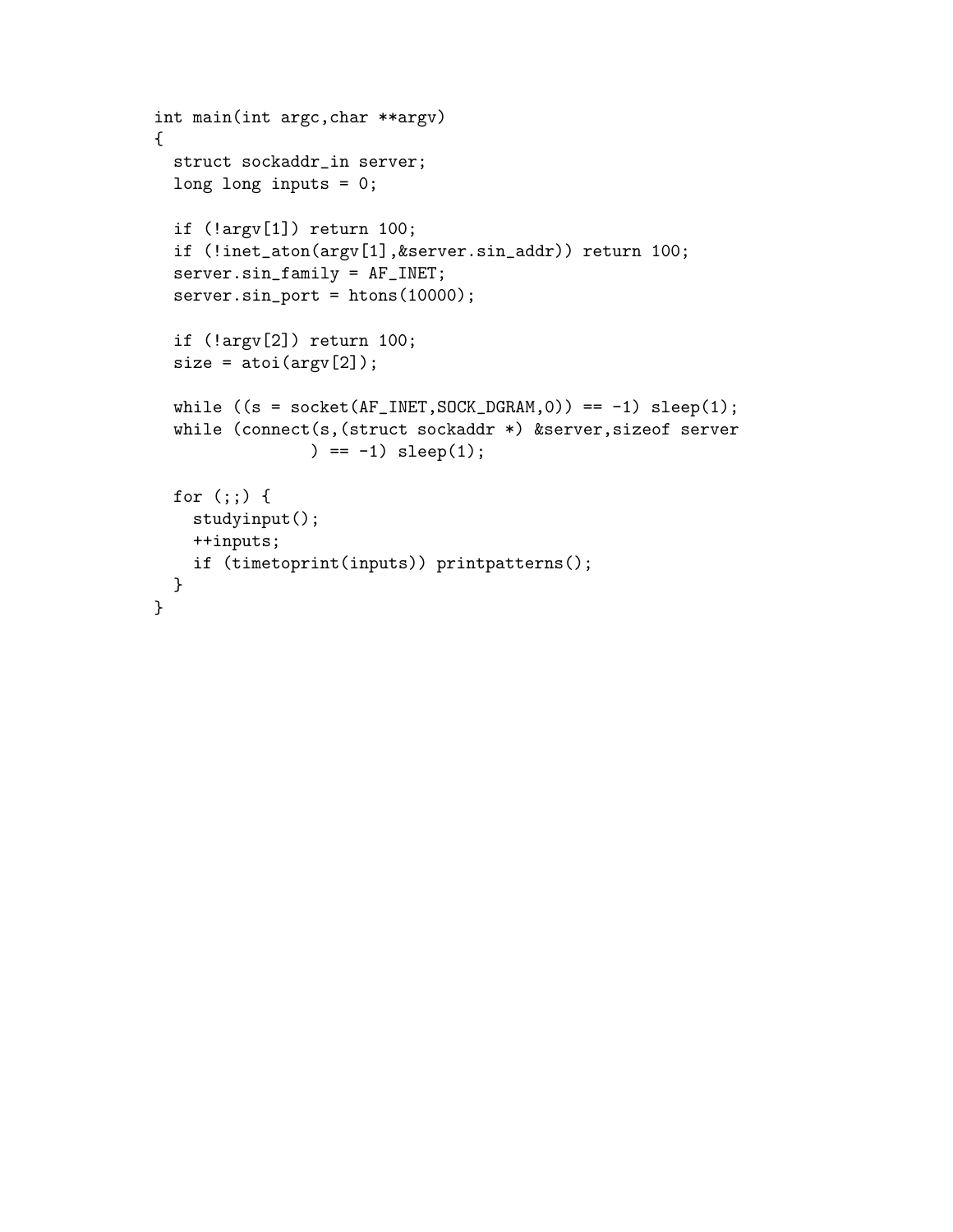```
C Appendix: ciphertext.c
#include <sys/types.h>
#include <sys/socket.h>
#include <netinet/in.h>
#include <arpa/inet.h>
#include <unistd.h>
#include <stdlib.h>
#include <string.h>
#include <stdio.h>
#include <poll.h>
int main(int argc,char **argv)
{
  struct sockaddr_in server;
  int s;
  char packet[40];
  char response[40];
  struct pollfd p;
  int j;
  if (!argv[1]) return 100;
  if (!inet_aton(argv[1],&server.sin_addr)) return 100;
  server.sin_family = AF_INET;
  server.\sin_port = \text{htons}(10000);while ((s = socket(AF_INET, SOCK_DGRAM, 0)) == -1) sleep(1);while (connect(s,(struct sockaddr *) &server, sizeof server
                ) == -1) sleep(1);
  for (;;) {
    for (j = 0; j < sizeof packet; ++j) packet [j] = random();
    send(s,packet,sizeof packet,0);
    p.fd = s;p.events = POLLIN;
    if (poll(\&p,1,100) \le 0) continue;
    while (p.revents & POLLIN) {
      if (recv(s,response,sizeof response,0) == sizeof response) {
        if (!memcmp(packet,response,16)) {
          for (j = 0; j < 16;++j)printf("%02x",255 & (unsigned int) response[j + 16]);
          print(f("n");
          return 0;
        }
      }
      if (poll(\&p,1,0) \le 0) break;
    }
 }
}
```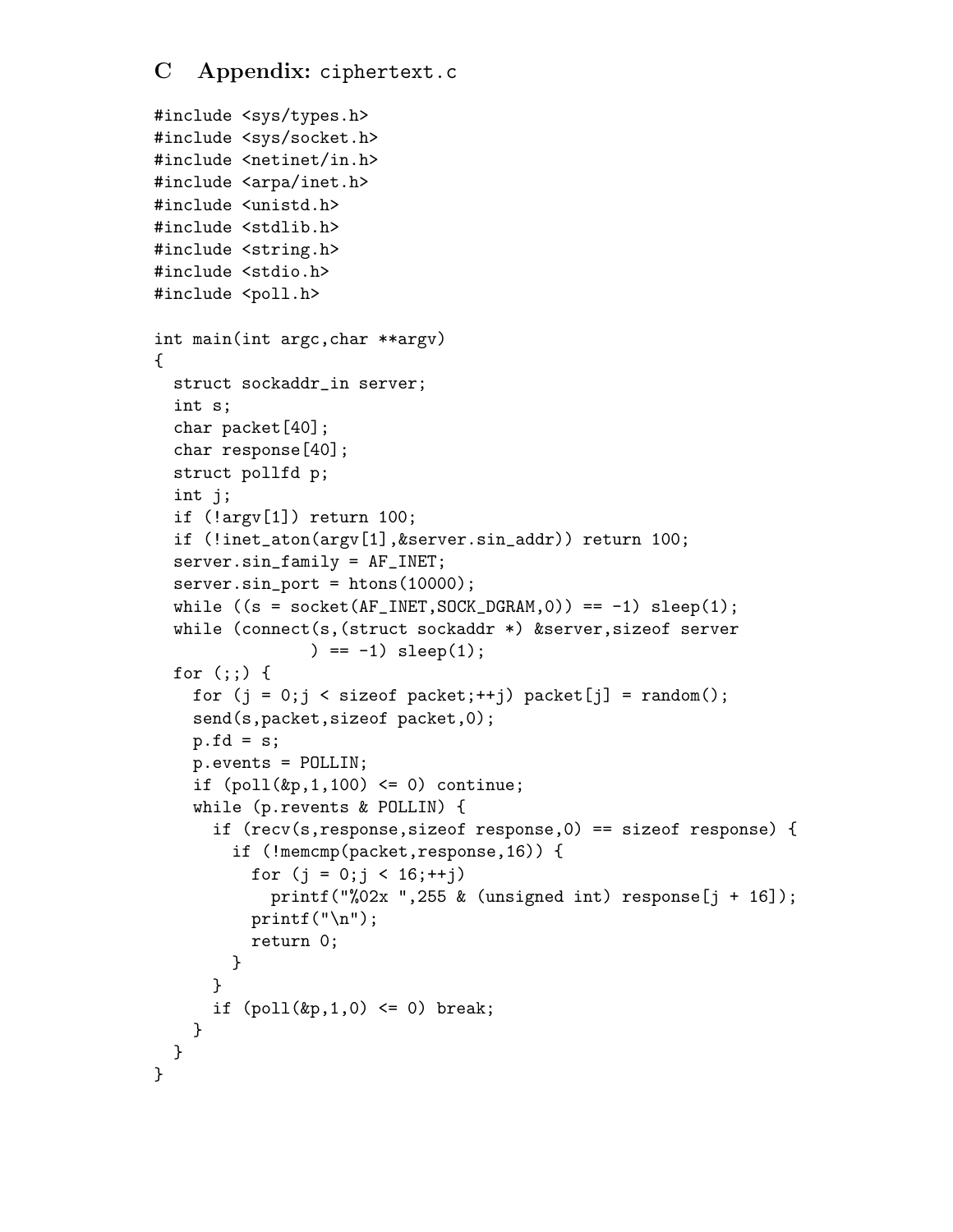```
#include <math.h>
#include <stdio.h>
#include <stdlib.h>
double t[16][256];
double tdev[16][256];
double u[16][256];
double udev[16][256];
void readdata(void)
{
  int lines;
  int b;
  int size;
  int j;
  long long packets;
  double cycles;
  double deviation;
  double aboveaverage;
  double avdev;
  for (lines = 0; lines < 8192; +lines) {
    if (scanf("%d%d%d%lld%lf%lf%lf%lf"
              ,&b
              ,&size
              ,&j
              ,&packets
              ,&cycles
              ,&deviation
              ,&aboveaverage
              ,&avdev
             ) != 8) exit(100);
    b &= 15;j &= 255;
    if (lines < 4096) {
      t[b][j] = aboveaverage;
      tdev[b][j] = avdev;} else {
      u[b][j] = aboveaverage;
      udev[b][j] = avdev;}
 }
}
```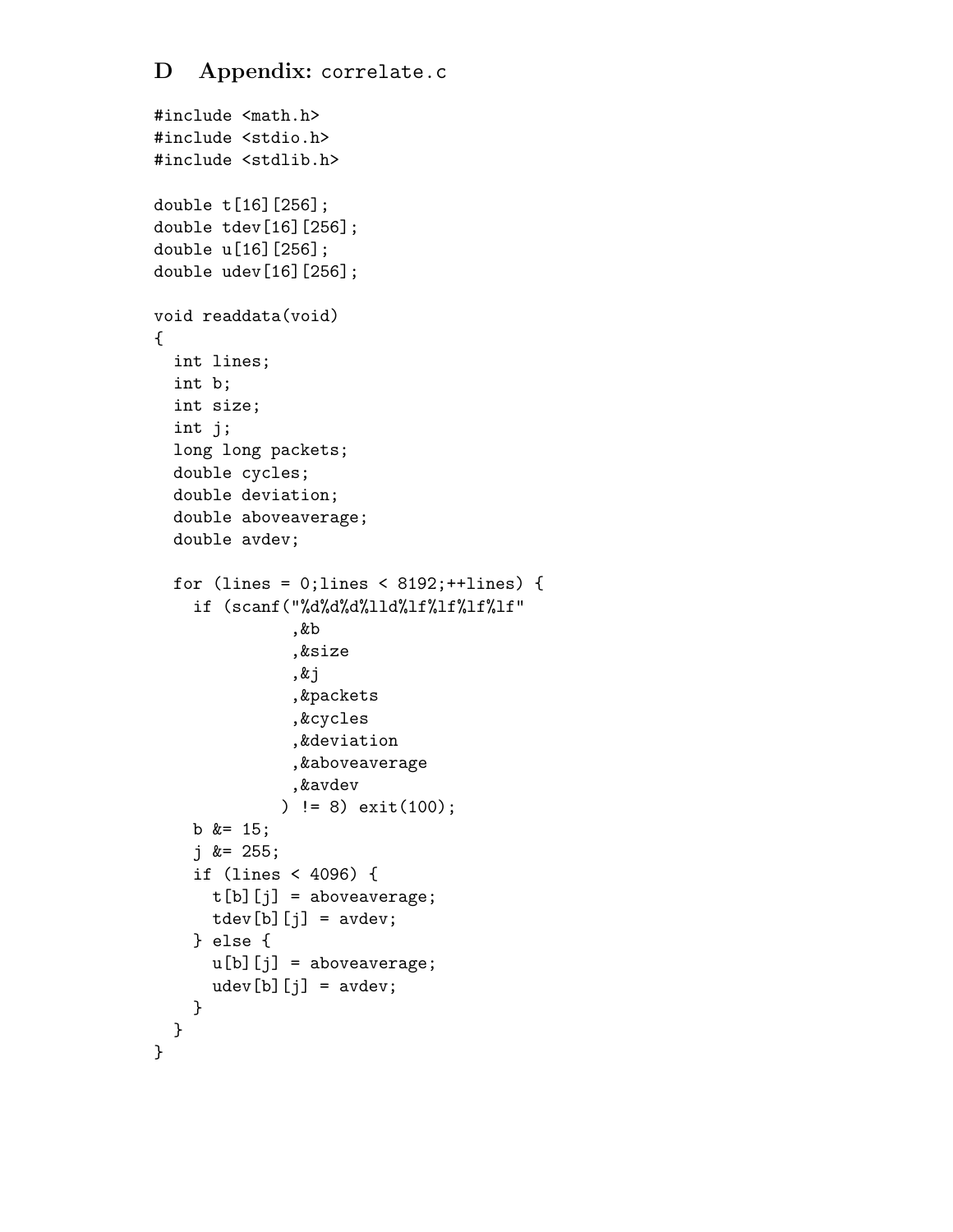```
double c[256];
double v[256];
int cpos[256];
int cposcmp(const void *v1,const void *v2)
{
  int *i1 = (int *) v1;
  int *i2 = (int *) v2;
  if (c[255 & *i1] < c[255 & *i2]) return 1;
  if (c[255 \& *i1] > c[255 \& *i2]) return -1;
  return 0;
}
void processdata(void)
{
  int b;
  int i;
  int j;
  int numok;
  double z;
  for (b = 0;b < 16;++b) {
    for (i = 0;i < 256;++i) {
      c[i] = v[i] = 0;cpos[i] = i;for (j = 0; j < 256;++j) {
        c[i] += t[b][j] * u[b][i \hat{ } j];
        z = tdev[b][j] * u[b][i \text{ } j];v[i] += z * z;
        z = t[b][j] * udev[b][i \text{ } j];v[i] += z * z;
      }
    }
    qsort(cpos,256,sizeof(int),cposcmp);
    numok = 0;for (i = 0; i < 256;++i)if (c[cpos[0]] - c[cpos[i]] < 10 * sqrt(v[cpos[i]]))++numok;
    printf("%3d %2d ",numok,b);
    for (i = 0; i < 256;++i)if (c[cpos[0]] - c[cpos[i]] < 10 * sqrt(v[cpos[i]]))printf(" %02x",cpos[i]);
    printf("n");
  }
}
```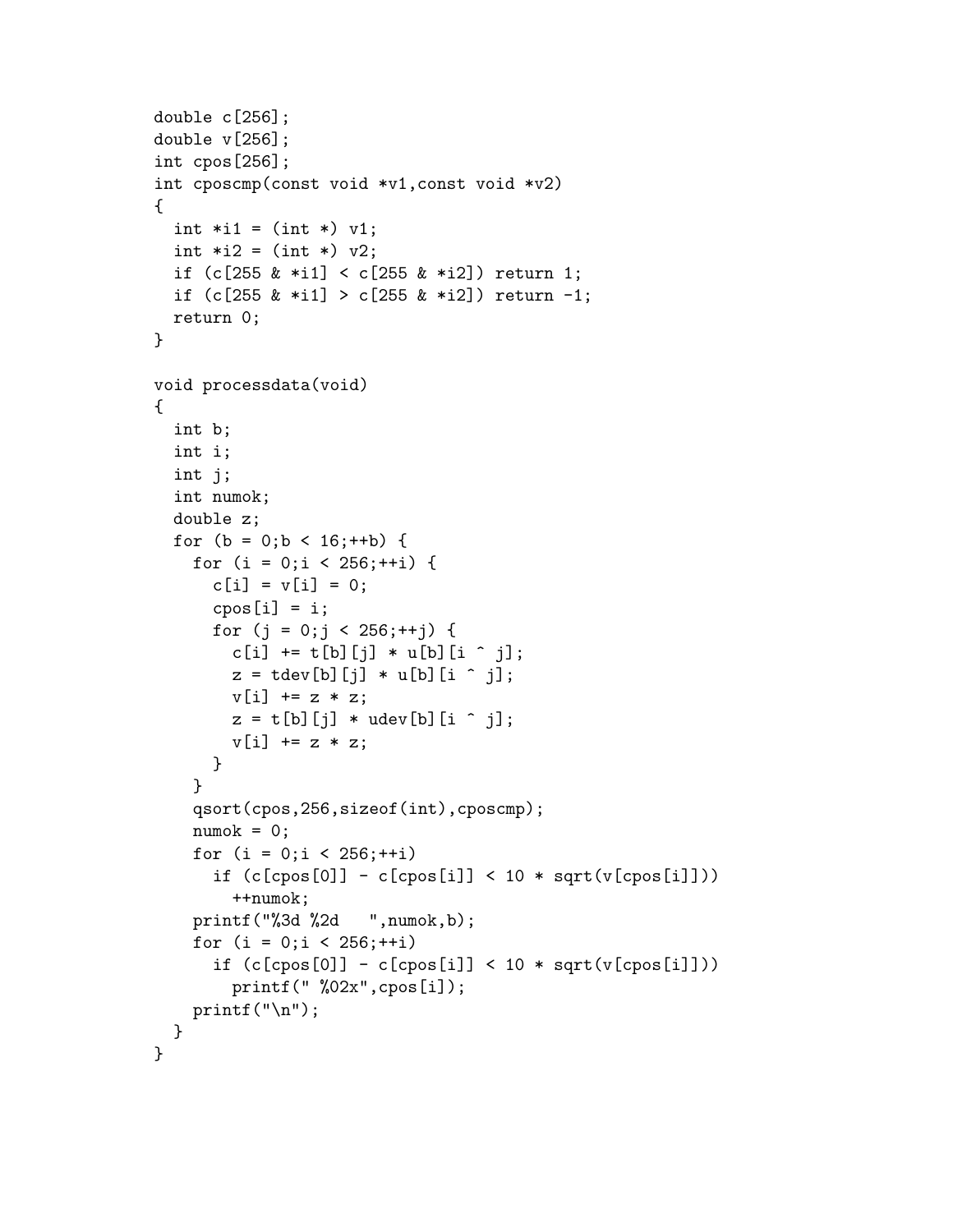```
int main()
{
  readdata();
  processdata();
  return 0;
}
```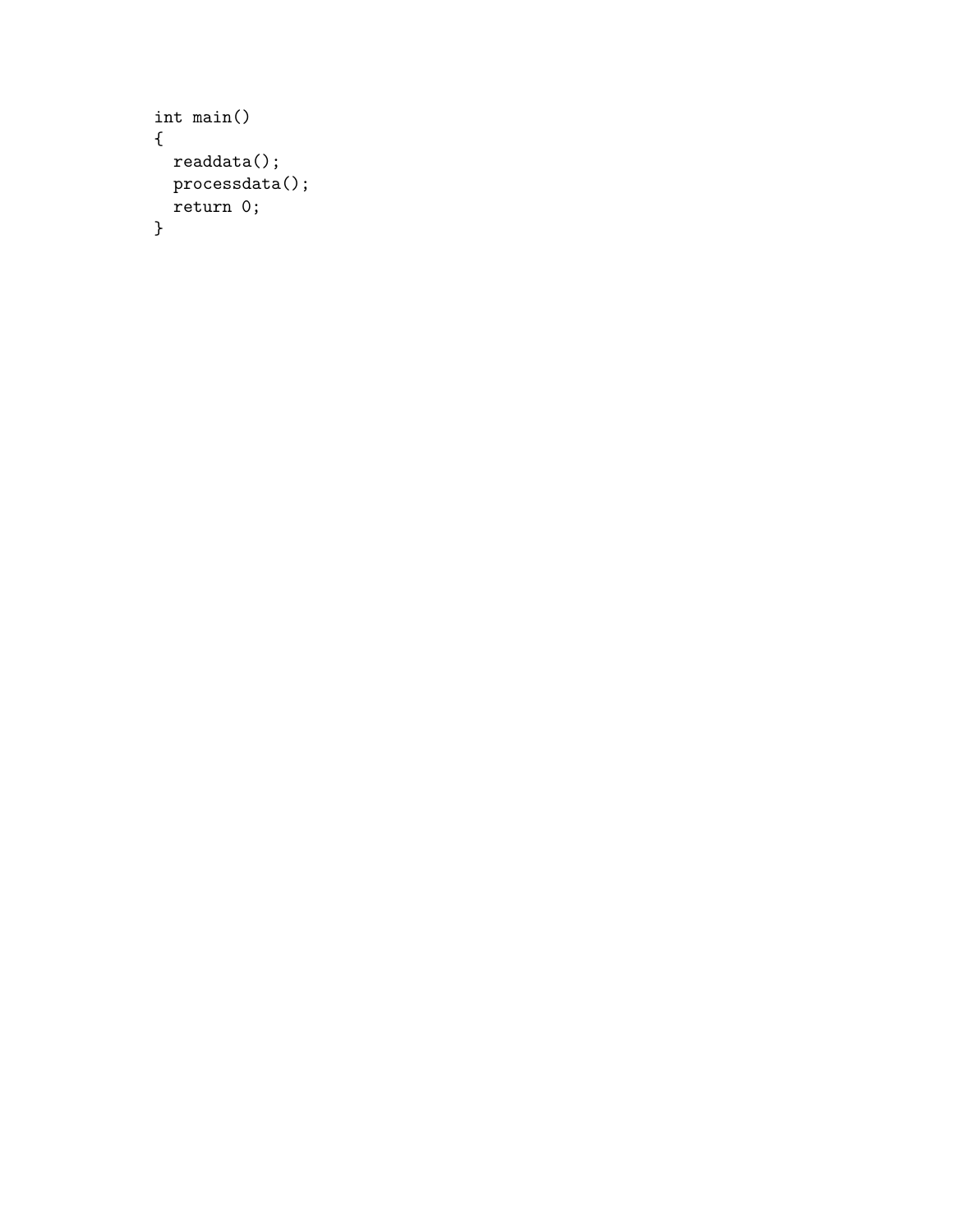```
E Appendix: search.c
#include <openssl/aes.h>
#include <string.h>
#include <stdio.h>
unsigned char zero[16];
unsigned char scrambledzero[16];
unsigned char ciphertext[16];
double weight[16][256];
double maxweight[16];
unsigned char key[16];
AES_KEY expanded;
void doit(int b)
{
  int x;
  if (b == 16) {
```

```
AES_set_encrypt_key(key,128,&expanded);
  AES_encrypt(zero,scrambledzero,&expanded);
  if (!memcmp(scrambledzero,ciphertext,16)) {
    printf("The key is");
    for (x = 0; x < 16; ++x) printf(" %02x", key[x]);
    printf(".\n\n\cdot);
  }
  return;
}
for (x = 0; x < 256; ++x)if (weight[b][x] == maxweight[b]) {
    key[b & 15] = x;dot(b + 1);}
```
}